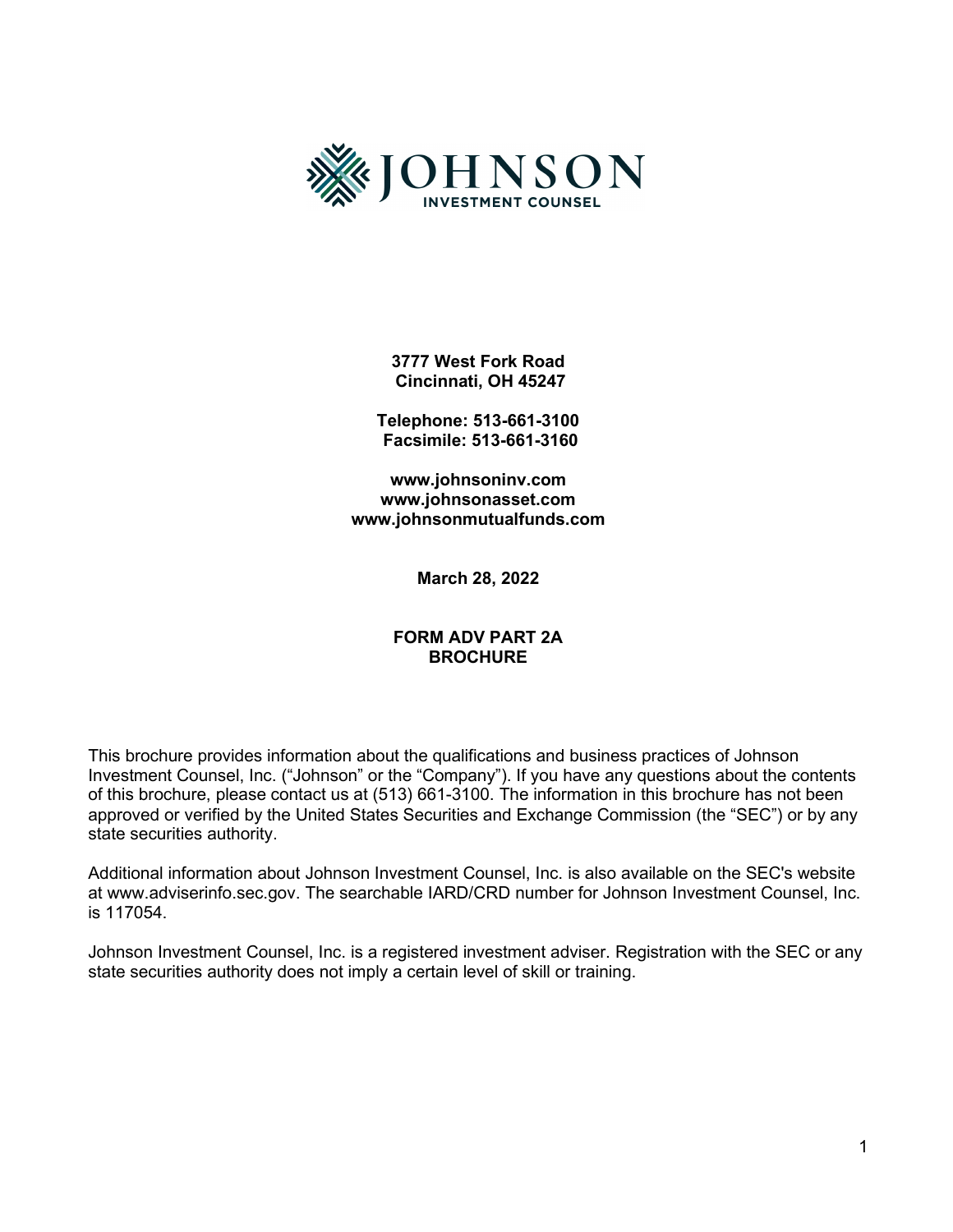# <span id="page-1-0"></span>**Item 2 Summary of Material Changes**

Since the annual update of this brochure, which was filed on March 23, 2021, Johnson has no material changes to report.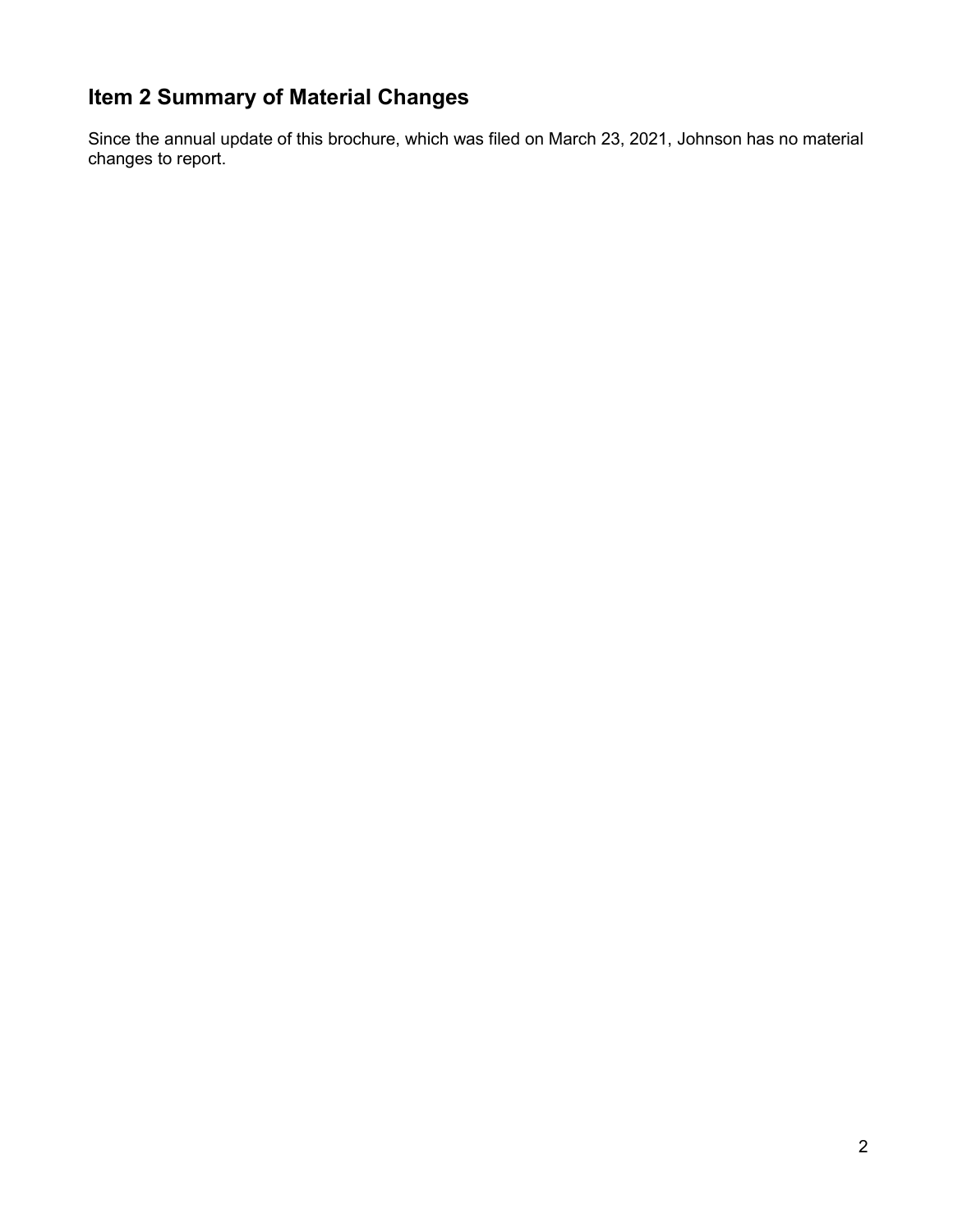# <span id="page-2-0"></span>Item 3 Table of Contents

| Item 8 Methods of Analysis, Investment Strategies and Risk of Loss 11                         |  |
|-----------------------------------------------------------------------------------------------|--|
|                                                                                               |  |
|                                                                                               |  |
| Item 11 Code of Ethics, Participation or Interest in Client Transactions and Personal Trading |  |
|                                                                                               |  |
|                                                                                               |  |
|                                                                                               |  |
|                                                                                               |  |
|                                                                                               |  |
|                                                                                               |  |
|                                                                                               |  |
|                                                                                               |  |
|                                                                                               |  |
|                                                                                               |  |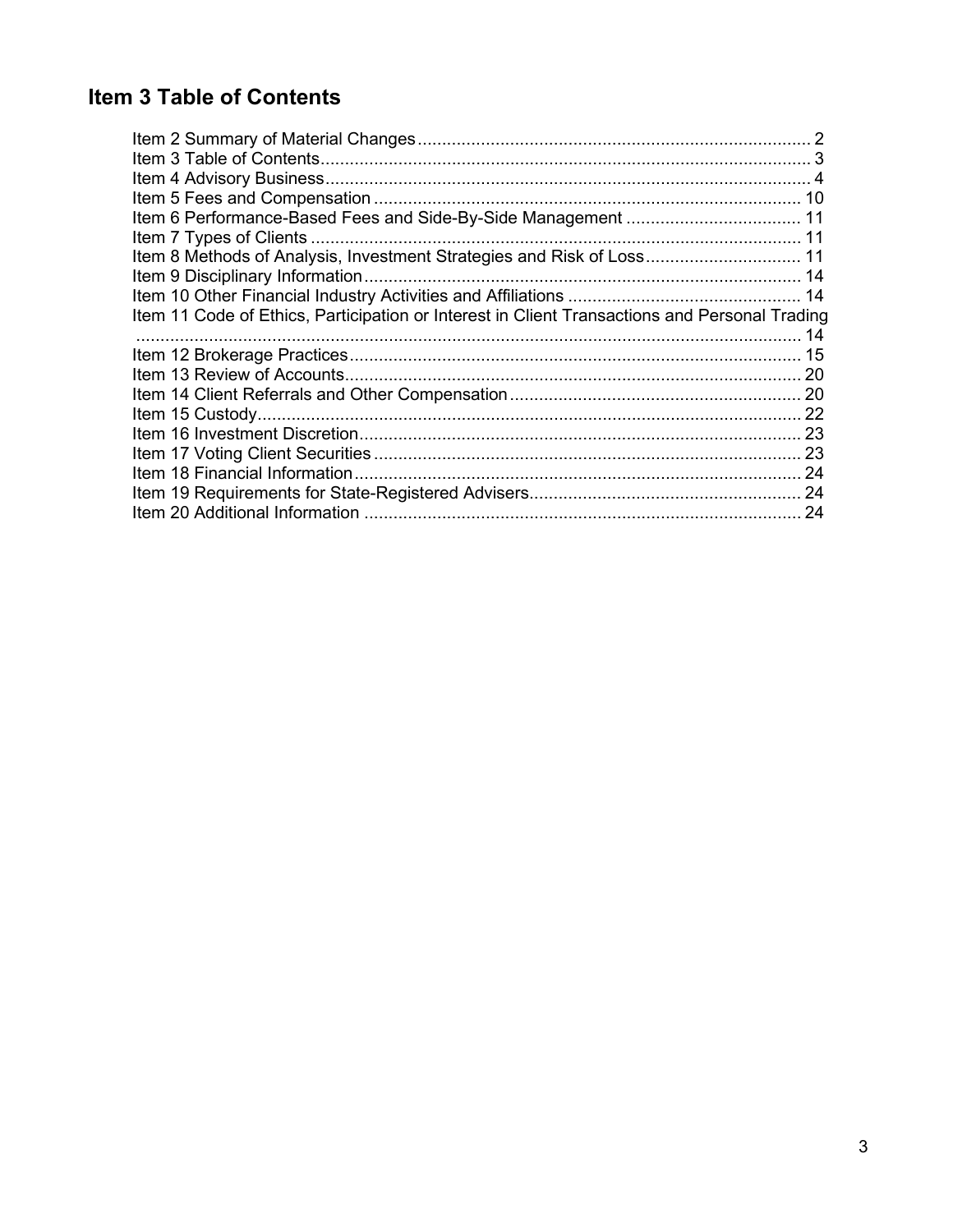# <span id="page-3-0"></span>**Item 4 Advisory Business**

#### **Description of Services and Fees**

Johnson is a registered investment adviser with offices in Cincinnati, Cleveland, Columbus, and Dayton, Ohio as well as Detroit, Michigan. We are organized as a corporation under the laws of the State of Ohio. Johnson Investment Counsel has been providing investment advisory services since 1965. We have been providing these services since 2001 under our current corporate structure. Current ownership consists of 43 employees with no shareholder owning more than 10% of the company. We offer the following investment advisory services,

- **Portfolio Management for Individuals or Institutions**
- **Financial Planning Services**
- **Selection of Other Advisers**
- **Pension Consulting Services**
- **Mutual Fund Services**

Johnson Asset Management is a division of Johnson Investment Counsel that manages institutional separate account portfolios for a wide variety of for-profit and non-profit organizations, public agencies, public and private retirement plans and personal trusts of all sizes. Johnson Asset Management may also serve as a sub-adviser for mutual funds.

The following paragraphs describe our services and fees in greater detail. Please refer to the description of each investment advisory service listed below for information on how we tailor our advisory services to your individual needs. As used in this brochure, the words "we", "our" and "us" refer to Johnson and the words "you", "your" and "client" refer to you as either a client or prospective client of our firm. Also, you may see the term Associated Person throughout this brochure. As used in this brochure, our Associated Persons are our firm's officers, employees, and all individuals providing investment advice on behalf of our firm.

#### **Portfolio Management for Individuals or Institutions**

We offer discretionary portfolio management services. Our investment advice is tailored to meet our clients' needs and investment objectives. If you retain our firm for portfolio management services, we will work with you throughout our advisory relationship to determine your investment objectives, risk tolerance, and other relevant information (the "suitability information".) We will use the suitability information we gather to develop a strategy that enables our firm to give you continuous and focused investment advice and/or to make investments on your behalf. As part of our portfolio management services, we may customize an investment portfolio for you in accordance with your risk tolerance and investment objectives. We may also invest your assets using a predefined strategy. Once we construct an investment portfolio for you, we will monitor your portfolio's performance on an ongoing basis, and will re-balance the portfolio as required by changes in market conditions and/or in your financial circumstances.

If you participate in our discretionary portfolio management services, we require you to grant our firm discretionary authority to manage your account. Discretionary authorization will allow our firm to determine the specific securities, and the amount of securities, to be purchased or sold for your account without your approval prior to each transaction. Accordingly, we are also authorized to issue instructions to the custodian for operational matters of the account and to select brokers or dealers to execute securities transactions without your approval. Discretionary authority is typically granted by the investment management agreement you sign with our firm, a limited power of attorney, or trading authorization forms. You may limit our discretionary authority (for example, limiting the types of securities that can be purchased for your account) by providing our firm with your restrictions and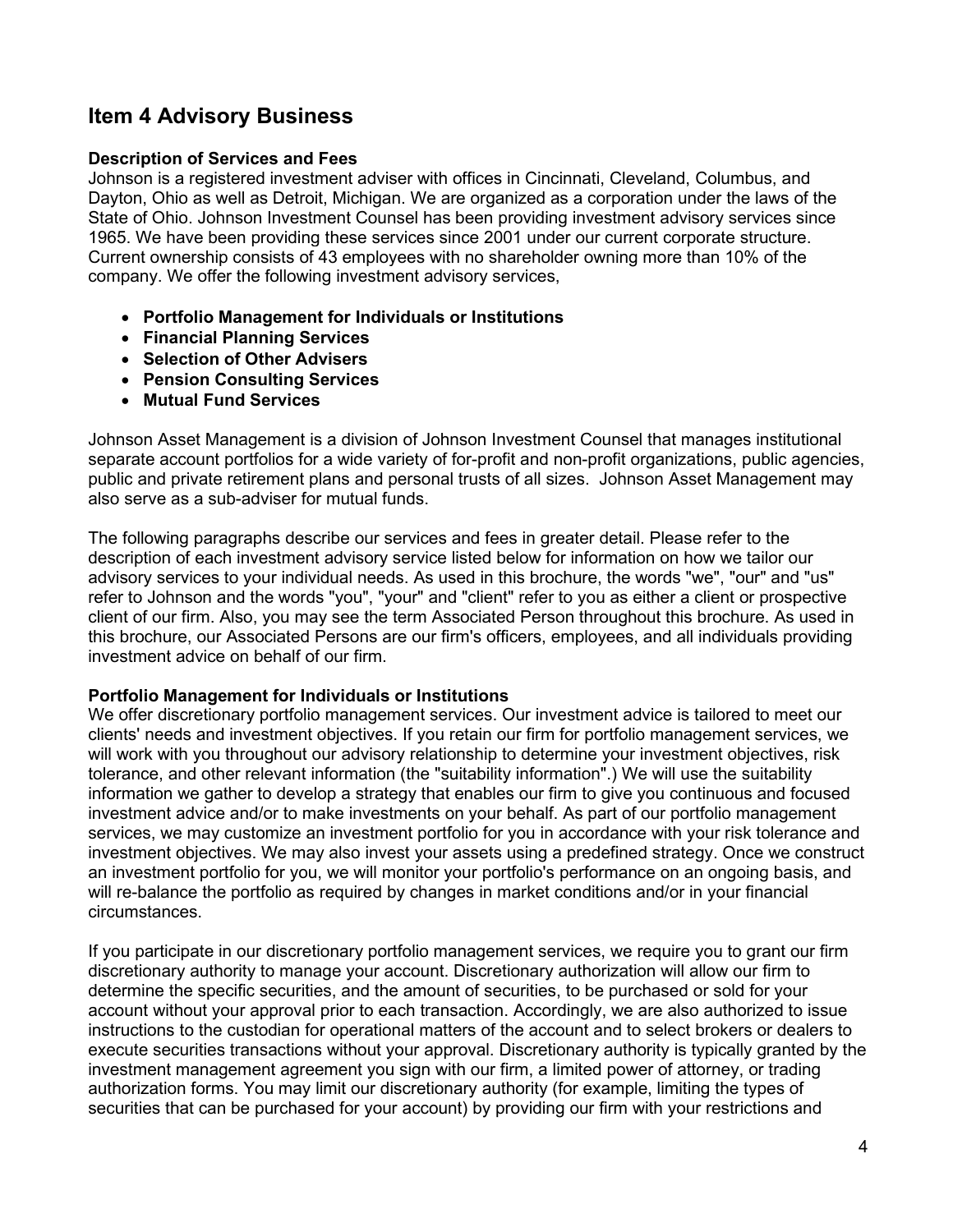guidelines in writing. If you enter into non-discretionary arrangements with our firm, we must obtain your approval prior to executing any transactions that would violate your guidelines or restrictions.

### **Johnson Intelligent Portfolios Program**

We also offer portfolio management services through the Johnson Intelligent Portfolios Program ("IPP"). IPP is an automated investment program through which clients are invested in a range of investment strategies we have constructed and manage, each of which may consist of a portfolio of exchange-traded funds, mutual funds ("Funds") and a cash allocation. The client may instruct us to exclude up to three Funds from their portfolio. The client's portfolio is held in a brokerage account opened by the client at Schwab. We use the Institutional Intelligent Portfolios Platform (Platform"), offered by Schwab Performance Technologies ("SPT"), a software provider to independent investment advisors and an affiliate of Schwab to operate IPP. We are independent of and not owned by, affiliated with, or sponsored by SPT, Schwab or their affiliates. We, and not Schwab, are the client's investment advisor and primary point of contact with respect to IPP. We are solely responsible, and Schwab is not responsible, for determining the appropriateness of IPP for the client, choosing a suitable investment strategy and portfolio for the client's investment needs and goals, and managing that portfolio on an ongoing basis. We have contracted with SPT to provide us with the Platform, which consists of technology and related trading and account management services for IPP. The Platform enables us to make IPP available to clients online and includes a system that automates certain key parts of our investment process (the "System"). Based on information the client provides to us, we will recommend a portfolio via the System. The client may then indicate an interest in a portfolio that is one level less or more conservative or aggressive than the recommended portfolio, but we then make the final decision and select a portfolio based on all the information we have about the client. The System also includes an automated investment engine through which we manage the client's portfolio on an ongoing basis through automatic rebalancing and tax-loss harvesting (if the client is eligible and elects).

We charge clients a fee for our services as described below*.* Our fees are not set or supervised by Schwab. IPP clients do not pay brokerage commissions or any other fees to Schwab as part of IPP. Schwab does receive other revenues, including (i) the profit earned by Charles Schwab Bank, a Schwab affiliate, on the allocation to the Schwab Intelligent Portfolios Sweep Program described in the Schwab Intelligent Portfolios Sweep Program Disclosure Statement; (ii) investment advisory and/or administrative service fees (or unitary fees) received by Charles Schwab Investment Management, Inc., a Schwab affiliate, from Schwab ETF's, Schwab Funds and Laudus Funds that we select to buy and hold in the client's brokerage account; (iii) fees received by Schwab from mutual funds in the Schwab Mutual Fund Marketplace (including certain Schwab Funds and Laudus Funds) in the client's brokerage account for services Schwab provides; and (iv) remuneration Schwab receives from the market centers where it routes ETF trade orders for execution.

If you enroll in the IPP you will receive a limited offering of our suite of services and may receive less contact from our Portfolio Managers.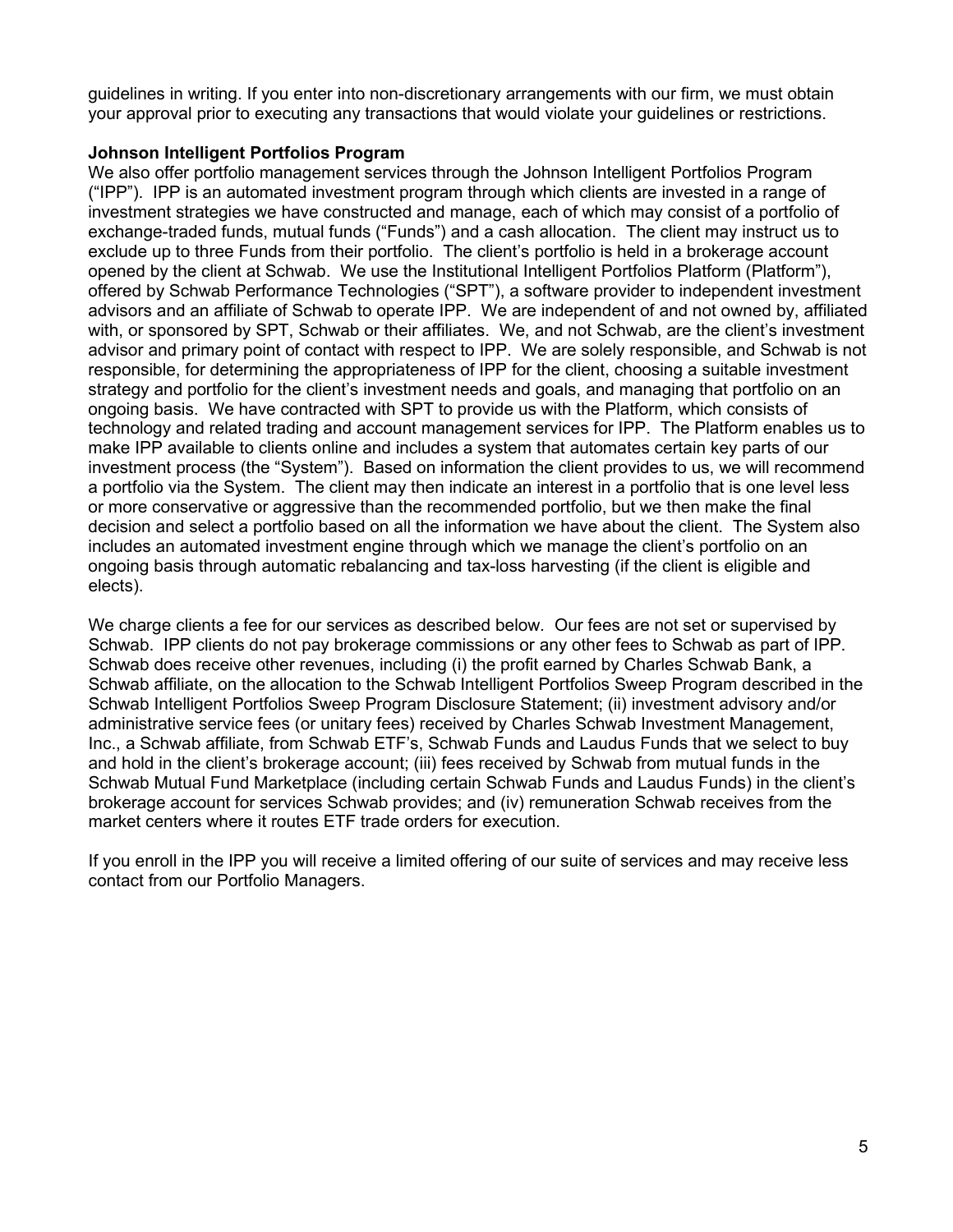### **Portfolio Management Fees**

Our fee for portfolio management services is based on a percentage of your assets we manage and is set forth in the following fee schedule:

| <b>Assets under</b>     | <b>Annual</b> |
|-------------------------|---------------|
| <b>Management</b>       | Fee           |
| First \$1,000,000       | 1.00%         |
| Next \$2,000,000        | 0.80%         |
| Next \$2,000,000        | 0.60%         |
| All Funds<br>Thereafter | 0.50%         |

This fee schedule became effective February 10, 2017. Some clients with established relationships prior to that date as well as some institutional accounts and family office accounts may be subject to a different fee schedule.

Our annual portfolio management fee is billed and payable semi-annually in arrears on June 30<sup>th</sup> and December 31<sup>st</sup>. Fees will be calculated at an annual rate based on the appraisal of the Client's portfolio of assets calculated using an average daily balance method of portfolio appraisal. At the end of each day the client's portfolio balance will be calculated. At the end of the billing cycle the resulting daily balances will be added together and that sum will be divided by the number of days in the billing period to arrive at the average daily balance. The agreed upon fee schedule will then be applied to this average daily balance. The basis of the appraisal of a Client(s) portfolio(s) will use the last trade price or the current bid price of each portfolio item. The aforementioned billing cycle and method will apply unless an alternative method has been mutually established.

At our discretion, we may combine the account values of family members to determine the applicable advisory fee. For example, we may combine account values for you and your minor children, joint accounts with your spouse, and other types of related accounts. Combining account values will increase the asset total, which may result in your paying a reduced advisory fee based on the available breakpoints in our fee schedule stated above. Assets held in any of the funds that are part of the Johnson Mutual Funds Trust ("JMF") will not be included in the combined account value.

In limited circumstances, we may assess a fixed fee for asset management services. Under such arrangements, the fee is negotiated on a case-by-case basis, predicated on the size of the account and complexity of the requested services. All fees will be clearly set forth at the beginning of the relationship and any change in fees will be clearly communicated.

There are no investment advisory fees charged on any of the funds that are part of Johnson Mutual Funds Trust ("JMF") that are held in the client's portfolio. JMF charges expenses themselves, as stated below. However, mutual fund shares managed by other Advisors held in portfolios may be charged advisory fees as well as the expenses charged by the mutual fund themselves.

We will send you an invoice for the payment of our advisory fee, or we will deduct our fee directly from your account with the qualified custodian holding your funds and securities. We will deduct our advisory fee only when you have given our firm authorization permitting the fees to be paid directly from your account. Further, the qualified custodian will deliver an account statement to you at least quarterly. These account statements will show all disbursements from your account. You should review all statements for accuracy. We will also have the ability to review a duplicate copy of the information reflected on your custodial account statement, to help assure all transactions are proper.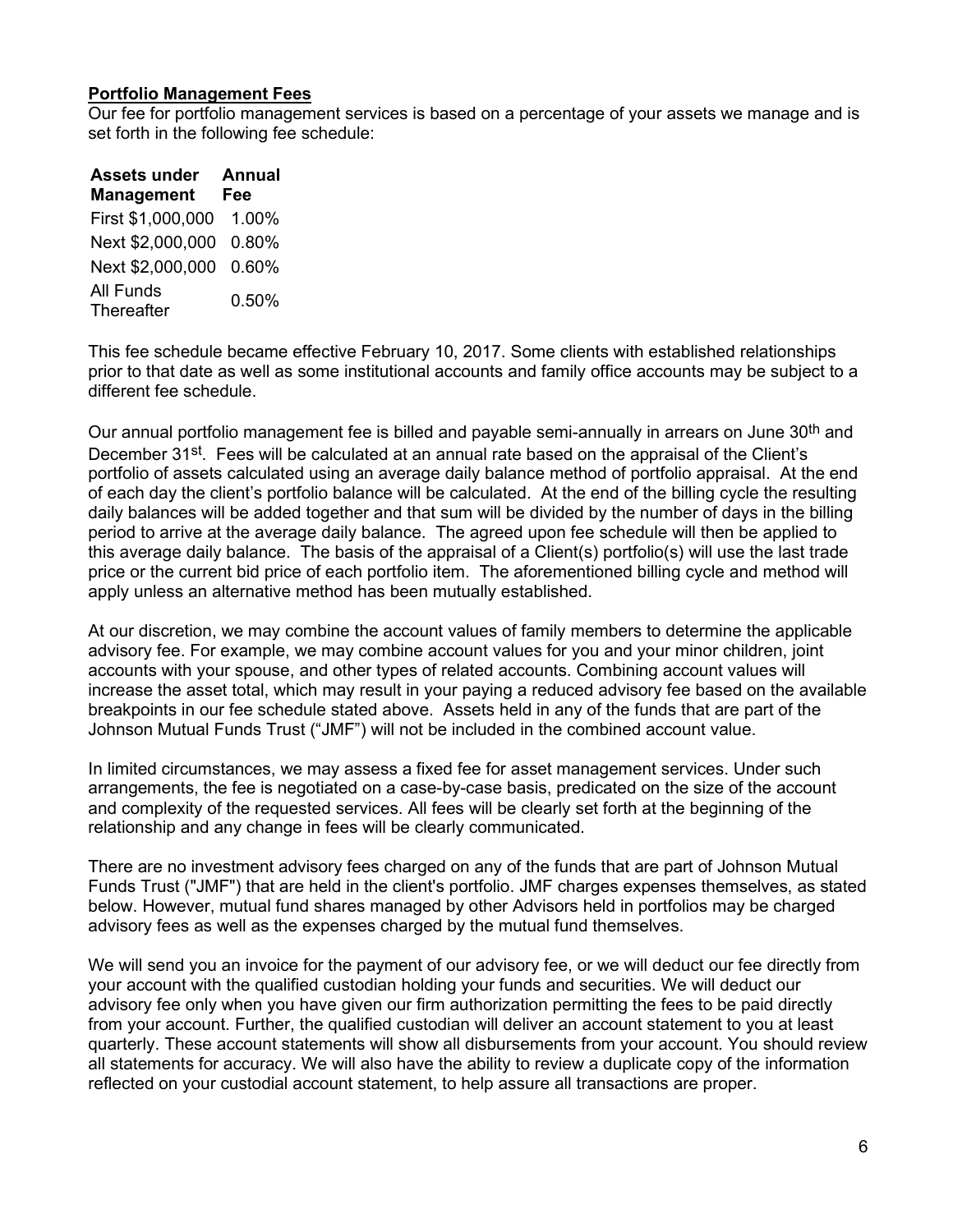You may terminate the portfolio management agreement upon written notice to our firm. You will incur a charge for services rendered prior to the termination of the portfolio management agreement, which means you will incur advisory fees only in proportion to the number of days for which you were a client.

We encourage you to reconcile our invoices with the statement(s) you receive from the qualified custodian. If you find any inconsistent information between our invoice and the statement(s) you receive from the qualified custodian, please call our main office number located on the cover page of this brochure.

#### **Financial Planning Services**

We offer consultative financial planning services. Financial planning will typically involve providing a variety of advisory services to clients regarding the management of their financial resources based upon an analysis of their individual needs. If you retain our firm for financial planning services, we will meet with you to gather information about your financial circumstances and objectives. We may also use financial planning software to analyze your current financial position and to define and quantify your long-term goals and objectives. Once we understand your long-term objectives (both financial and non-financial), we will develop shorter-term, targeted objectives. We will review and analyze the information you provide to our firm and the data derived from our financial planning analysis. Upon completion of the review and analysis, we will communicate our conclusions to you, which are designed to help you achieve your stated financial goals and objectives.

Financial plans are based on your financial situation at the time we present the plan to you, and on the financial information you provide to our firm. You must promptly notify our firm if your financial situation, goals, objectives, or needs change. Clients are advised that certain assumptions may be made with respect to interest and inflation rates, past trends, performance of the market and economy. Past performance is in no way an indication of future performance. We cannot offer any guarantees or promises that your financial goals and objectives will be met.

You are under no obligation to act on our financial planning recommendations. Should you choose to act on any of our recommendations, you are not obligated to implement the financial plan through any of our other investment advisory services. If you do choose to implement the plan using our services, we may, at our sole discretion, offset a portion of, or waive the cost of, the financial planning services.

Fees are due upon completion of services rendered. You may terminate the financial planning agreement by providing written notice to our firm. You will incur a pro rata charge for services rendered prior to the termination of the agreement.

#### **Selection of Other Advisers**

As part of our investment advisory services, we may recommend that you use the services of a third party investment adviser ("TPA") to manage your entire, or a portion of, your investment portfolio. After gathering information about your financial situation and objectives, we may recommend that you engage a specific TPA or investment program. Factors that we take into consideration when making our recommendation(s) include, but are not limited to, the following: the TPA's performance, methods of analysis, fees, your financial needs, investment goals, risk tolerance, and investment objectives. We will periodically monitor the TPA(s)' performance to ensure its management and investment style remains aligned with your investment goals and objectives.

The TPA(s) will actively manage your portfolio and will assume discretionary investment authority over your account. We will assume discretionary authority to hire and fire TPA(s) and/or reallocate your assets to other TPA(s) where we deem such action appropriate.

The advisory fee you pay to the TPA is established and payable in accordance with the brochure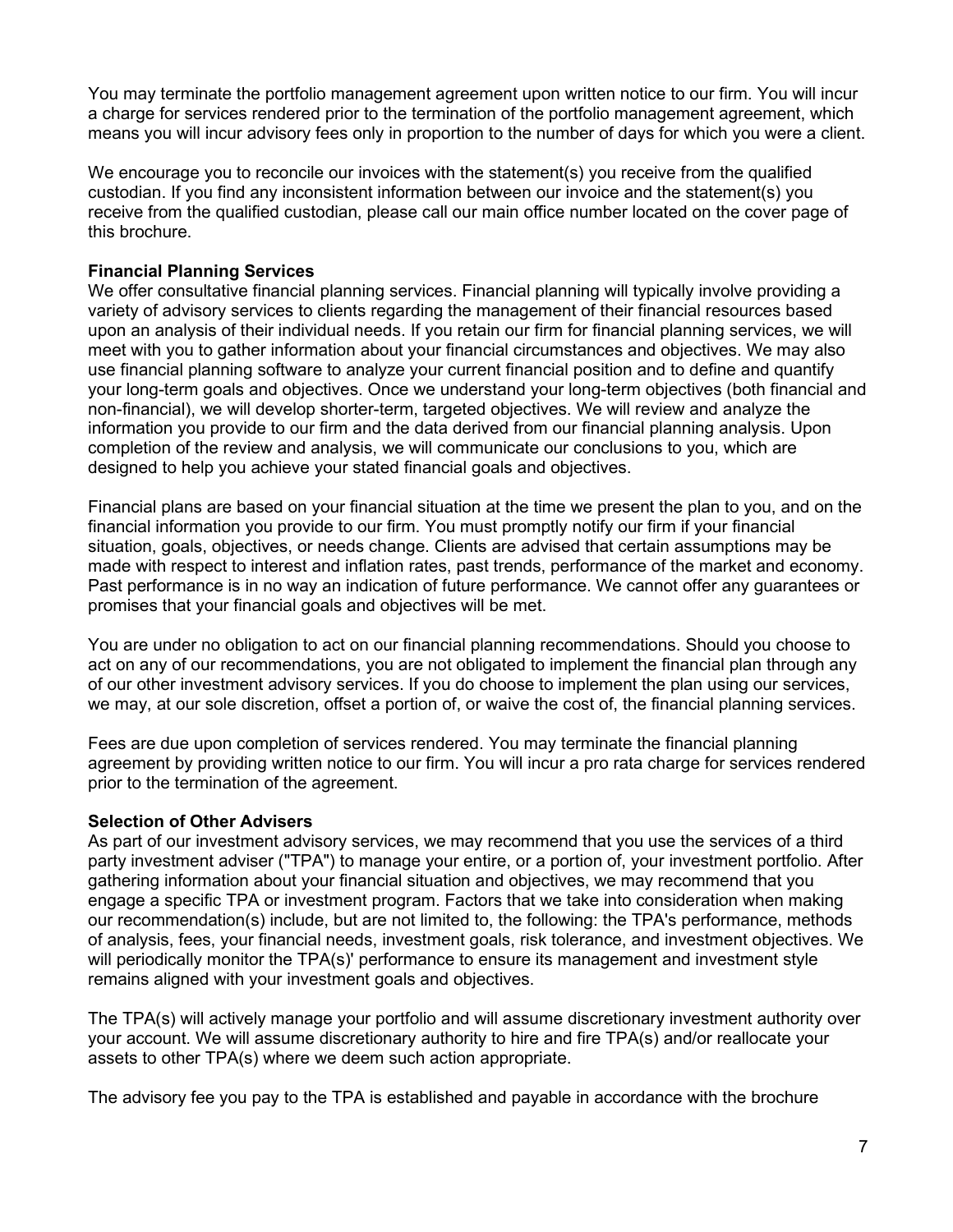provided by each TPA to whom you are referred. We do not share in the advisory fee you pay directly to the TPA. A separate fee is payable to us for advisory services as outlined earlier in this brochure.

You will be required to sign an agreement directly with the recommended TPA(s). You may terminate your advisory relationship with the TPA according to the terms of your agreement with the TPA. You should review each TPA's brochure for specific information on how you may terminate your advisory relationship with the TPA and how you may receive a refund, if applicable. You should contact the TPA directly for questions regarding your advisory agreement with the TPA.

### **Pension Consulting Services**

We offer pension consulting services to employee benefit plans and their fiduciaries based upon the needs of the plan and the services requested by the plan sponsor or named fiduciary. In general, these services may include an existing plan review and analysis, plan-level advice regarding fund selection and investment options, education services to plan participants, investment performance monitoring, and/or ongoing consulting. These pension consulting services will generally be non-discretionary and advisory in nature. The ultimate decision to act on behalf of the plan shall remain with the plan sponsor or other named fiduciary.

We may also assist with participant enrollment meetings and provide investment-related educational seminars to plan participants on such topics as:

- Diversification
- Asset allocation
- Risk tolerance
- Time horizon

Our educational seminars may include other investment-related topics specific to the particular plan.

Johnson will be compensated at a rate negotiated between the firm and the client on a case-by-case basis. The fees and terms will be clearly set forth in an executed agreement for services. The amount of the fees charged to the client will be based on the scope and complexity of the qualified plan and the requested services. An estimate of the total cost will be determined at the start of the advisory relationship. The final fee shall be directly dependent upon the facts and circumstances of the client's financial situation and the complexity of the pension consulting services provided.

We may also provide additional types of pension consulting services to plans which may be at the plan-level or participant-level. These services shall be detailed in a written agreement and be consistent with the parameters set forth in the plan documents. Our advisory fees for these customized services will be negotiated with the plan sponsor or named fiduciary on a case-by-case basis.

Either party to the pension consulting agreement may terminate the agreement upon written notice to the other party. The pension consulting fees will be prorated for the quarter in which the termination notice is given. Refunds are not applicable since fees are payable in arrears.

#### **General - Advisory Services to Retirement Plans and Plan Participants**

Discretionary Investment Advisory Services to Plans: When serving in a discretionary investment advisory capacity for a Plan, Johnson is typically in the status defined by section 3(38) of the Employee Retirement Income Security Act of 1974 ("ERISA"). As a discretionary investment advisor to qualified retirement plans ("Plans"), Johnson assumes the fiduciary responsibility for the selection, monitoring and replacement of the investment options of the Plan. As an initial action step, Johnson seeks to obtain the investment policy statement for the Plan that details the methodologies and criteria utilized to define the style universe of investment options, the specific investment options to be utilized and the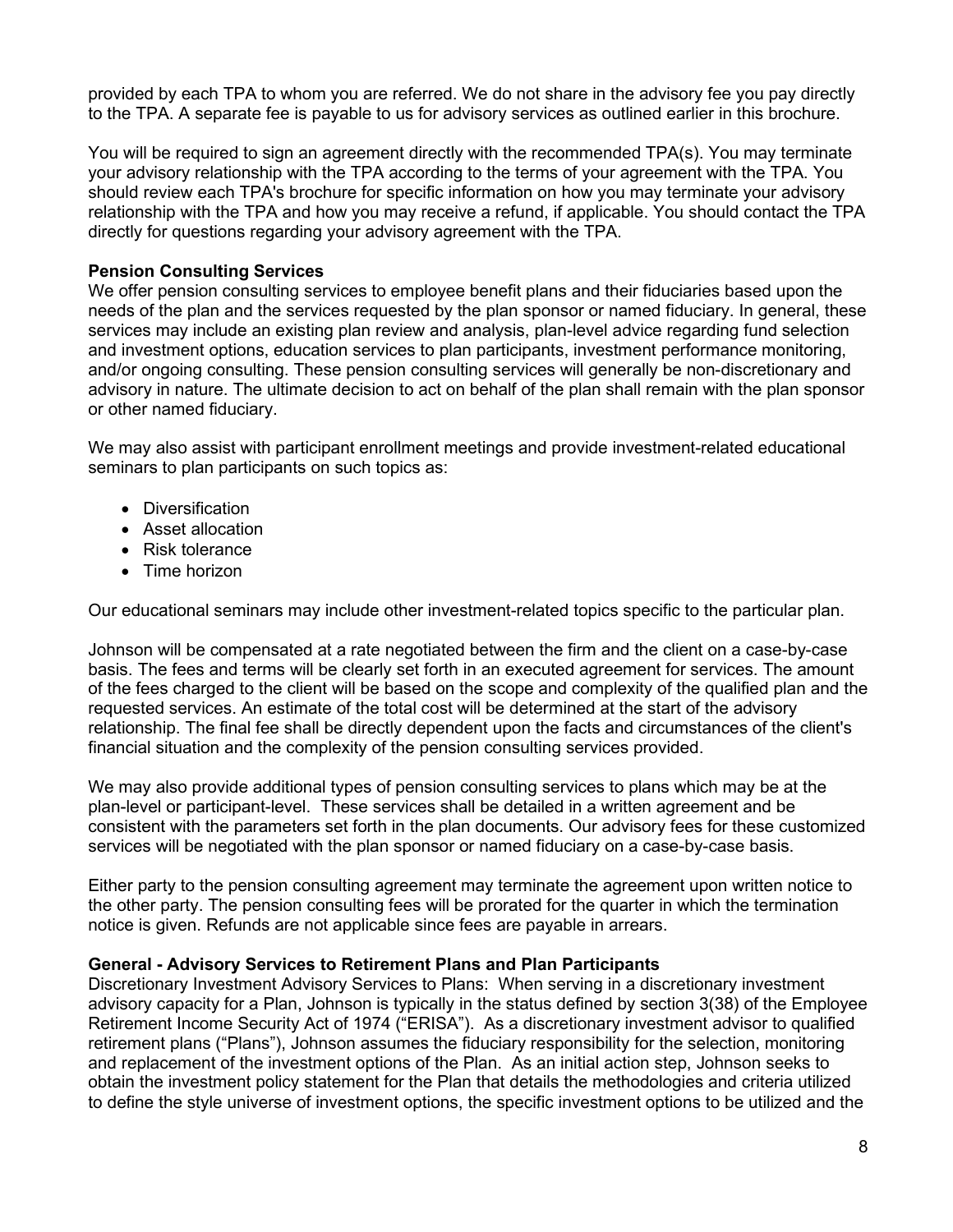ongoing criteria for monitoring and replacing investment options. If the Plan does not have an investment policy statement, Johnson may assist the Plan sponsor/trustees of the Plan in drafting an investment policy statement. In instances where an investment policy statement is not available, Johnson will collect information from the Plan sponsor/trustees determined necessary for Johnson's provision of services to the Plan.

In its role as a 3(38) fiduciary, Johnson is only responsible for those Plan investments selected by Johnson and Johnson has no responsibility for any other Plan investments maintained in the Plan by direction of the Plan sponsor/trustees or any other person or entity. As an example, employer securities and investments held in a directed brokerage account are not subject to any fiduciary responsibility or duty on the part of Johnson. Furthermore, the Plan sponsor/trustees should be aware that when Johnson assumes the investment responsibilities by serving as a 3(38) fiduciary, the Plan sponsor/trustees still retain all of their other fiduciary duties, obligations and responsibilities pursuant to applicable law.

Non-Discretionary Investment Advisory Services to Plans: When serving in a non-discretionary investment advisory capacity for a Plan, Johnson is typically in the status defined by section 3(21) of ERISA. In this capacity, Johnson assumes no fiduciary responsibility for the completion of an investment policy statement or any aspect of the definition, selection, maintenance or replacement of any Plan investment options. In this non-discretionary role, Johnson provides information to the Plan sponsor/trustees regarding investment option style parameters and performance reporting. Johnson may make recommendations, but the Plan sponsor/trustees exercise full authority over the selection of Plan investment options and may, or may not, utilize the information provided by Johnson as part of their decision making process.

Other Services for Plans: As part of providing the discretionary or non-discretionary investment services to Plans, Johnson may provide certain information and services to the Plan and the Plan sponsor/trustees. These other services are designed to assist the Plan sponsor/trustees in meeting their management and fiduciary obligations to the Plan. The other services may consist of the following:

- Assist with platform provider search and Plan set-up;
- Plan review:
- Plan fee and cost review:
- Acting as third party service provider liaison;
- Plan participant education and communication;
- Plan benchmarking:
- Assist with Plan conversion to new vendor platform; and
- Assistance in Plan merger.

As detailed above, Johnson is a fiduciary under ERISA with respect to investment management services and investment advice provided to ERISA plan clients, including ERISA plan participants. Johnson also acts as a fiduciary when providing investment advice to individual retirement account owners. As such, Johnson is subject to specific duties and obligations under ERISA and the IRC, that include, among other things, prohibited transaction rules which are intended to prohibit fiduciaries from acting on conflicts of interest. When a fiduciary gives advice in which it has a conflict of interest, the fiduciary must either avoid or eliminate the conflict or rely upon a prohibited transaction exemption (a "PTE").

#### **Mutual Fund Services**

We provide investment advisory services to Johnson Mutual Funds Trust. We are paid fees at an annual rate of 1% of the average daily net assets of the Johnson Opportunity Fund, the Johnson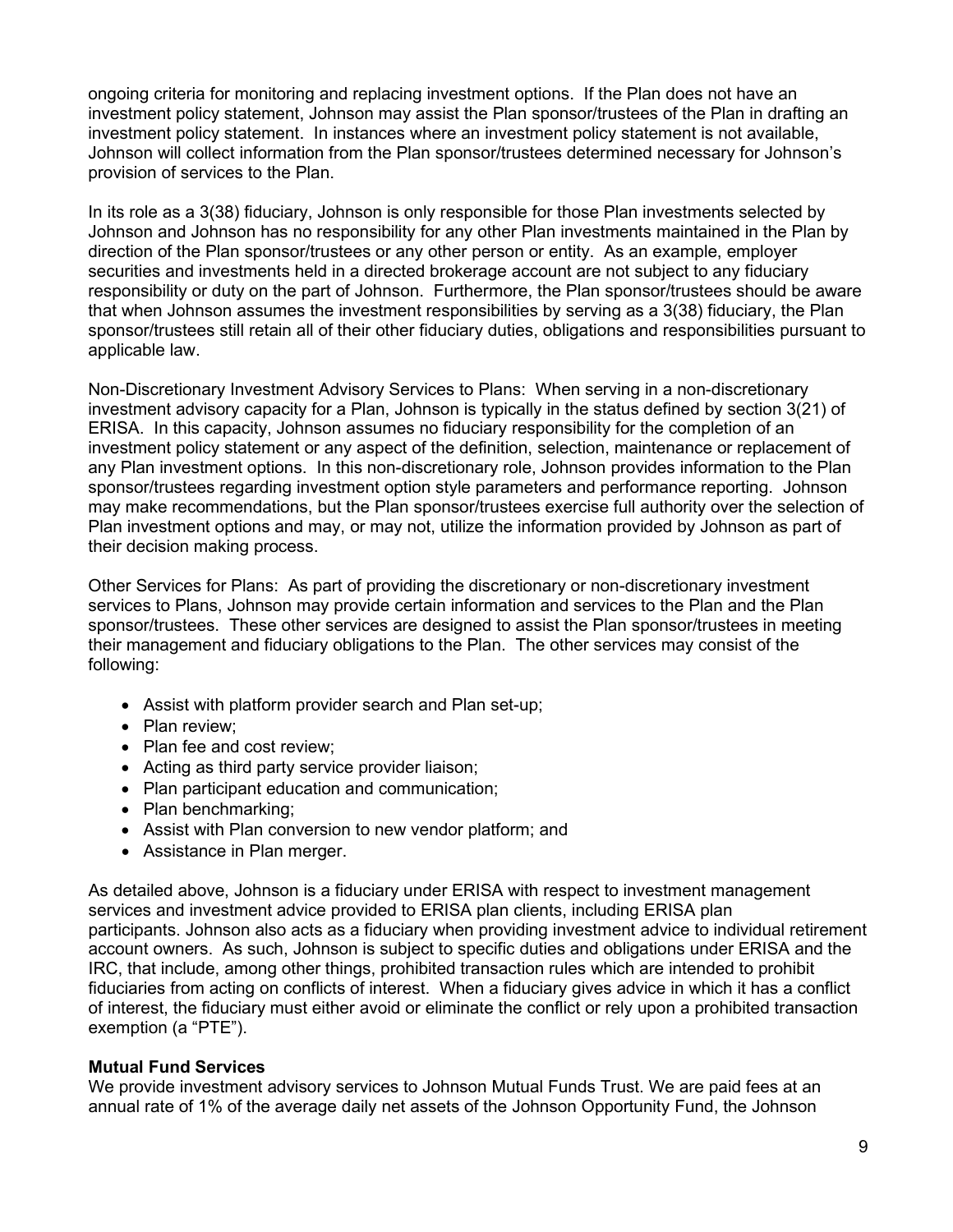Equity Income Fund, and the Johnson International Fund, 0.85% of the average daily net assets of the Johnson Fixed Income Fund, 0.65% of the average daily net assets of the Johnson Municipal Income Fund, 0.45% of the Core Plus Bond Fund, 0.35% of the Johnson Enhanced Return Fund, and 0.30% of the Johnson Institutional Bond Funds, a portion of which has consistently been waived. The Institutional Bond Funds also have a share class that includes a 12b-1 distribution plan.

### **Wrap Fee Program(s)**

We may serve as a portfolio manager to various brokers who offer wrap fee programs ("Programs"), which are a type of investment program that provides clients with access to several money manager or mutual fund allocation models for a single fee. The broker charges a single fee which includes money management fees, certain transaction costs, custodial and other administrative costs. We may receive a portion of the wrap fee for our services. The overall cost you will incur if you participate in the wrap fee program may be higher or lower than you might incur by separately purchasing the types of securities available in the program. To compare the cost of the wrap fee program with non-wrap fee portfolio management services, you should consider the frequency of trading activity associated with investment strategies and the brokerage commissions charged by the aforementioned broker-dealers, and the advisory fees charged by investment advisers.

#### **Types of Investments**

We offer advice on equity securities, warrants, corporate debt securities, commercial paper, certificates of deposit, municipal securities, investment company securities, US Government securities, options contracts on securities and commodities, futures contracts on securities and commodities, and interest in real estate, master limited partnerships, and other partnerships. We also offer guidance on private fund investment opportunities.

Additionally, we may advise you on any type of investment that we deem appropriate based on your stated goals and objectives. We may also provide advice on any type of investment held in your portfolio at the inception of our advisory relationship.

You may request that we refrain from investing in particular securities or certain types of securities. You must provide these restrictions to our firm in writing.

#### **Assets Under Management**

As of December 31, 2021, we provide continuous management services for \$18,527,700,545 in client assets on a discretionary basis, and \$236,007,331 in client assets on a non-discretionary basis.

# <span id="page-9-0"></span>**Item 5 Fees and Compensation**

Please refer to the "Advisory Business" section in this brochure for information on our advisory fees and fee deduction arrangements according to each service we offer.

As described in *Item 4 Advisory Business,* clients do not pay fees to SPT or brokerage commissions or other fees to Schwab as part of IPP. Schwab does receive other revenues, including (i) the profit earned by Charles Schwab Bank, a Schwab affiliate, on the allocation to the Schwab intelligent Portfolios sweep program described in the Schwab Intelligent Portfolios Sweep Program Disclosure Statement; (ii) investment advisory and/or administrative service fees (or unitary fees) received by Charles Schwab Investment Management, Inc., a Schwab affiliate, from Schwab ETFs, Schwab Funds and Laudus Funds that we select to buy and hold in the client's brokerage account; (iii) fees received by Schwab from mutual funds in the Schwab Mutual Fund Marketplace (including certain Schwab Funds and Laudus Funds) in the client's brokerage account for services Schwab provides; and (iv) remuneration Schwab receives from the market centers where it routes ETF trade orders for execution. Brokerage arrangements are further described below in *Item 12 brokerage Practices.*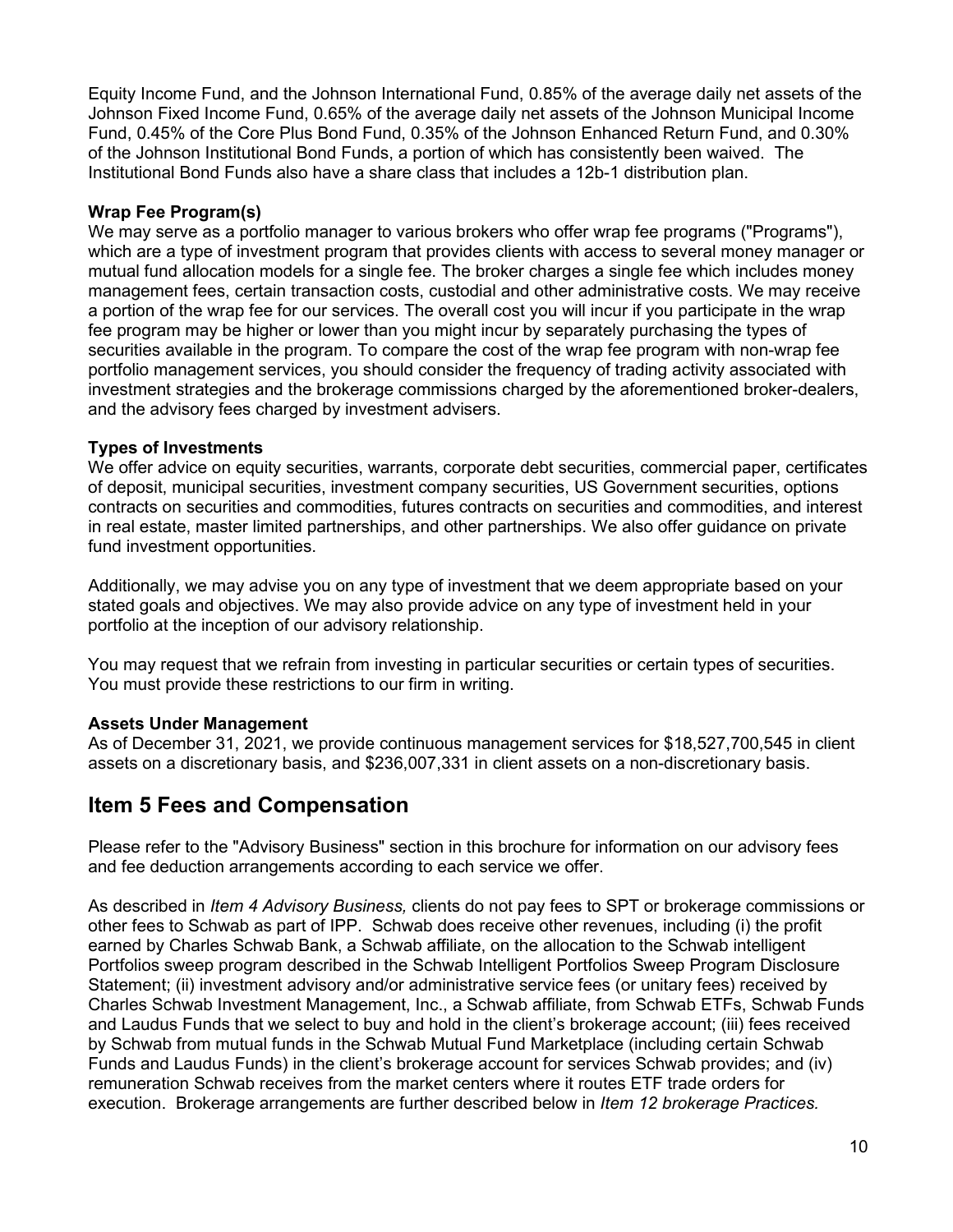### **Additional Fees and Expenses**

As part of our investment advisory services to you, we may invest, or recommend that you invest, in mutual funds and exchange traded funds. The fees that you pay to our firm for investment advisory services are separate and distinct from the fees and expenses charged by mutual funds or exchange traded funds (described in each fund's prospectus) to their shareholders. These fees will generally include a management fee and other fund expenses.

You may also incur transaction charges and/or brokerage fees when purchasing or selling securities. These charges and fees are typically imposed by the broker-dealer or custodian through whom your account transactions are executed. For some accounts, Johnson Trust Company, a wholly owned affiliate of Johnson Investment Counsel, shares custodial responsibilities with US Bank. The custody agreement between Johnson Trust Company and US Bank allows US Bank to collect a \$14 transaction fee imposed upon purchases, sales, principal pay downs, physical trades and mutual fund transactions, including trades in Johnson Mutual Funds.

To fully understand the total cost you will incur, you should review all the fees charged by mutual funds, exchange traded funds, our firm, and others. For information on our brokerage placements, please refer to the "Brokerage Practices" section of this brochure.

# <span id="page-10-0"></span>**Item 6 Performance-Based Fees and Side-By-Side Management**

We do not accept performance-based fees or participate in side-by-side management. Side-by-side management refers to the practice of managing accounts that are charged performance-based fees while at the same time managing accounts that are not charged performance-based fees. Performance-based fees are fees that are based on a share of capital gains or capital appreciation of a client's account. Our fees are calculated as described previously in the *Advisory Business* section, and are not charged on the basis of a share of capital gains upon, or capital appreciation of, the funds in your advisory account.

# <span id="page-10-1"></span>**Item 7 Types of Clients**

We offer investment advisory services to individuals, investment companies, pension and profit sharing plans, trusts, estates, charitable organizations, corporations, and other business or governmental entities.

The IPP is only offered to individuals, IRAs and revocable living trusts. Clients that are organizations (such as corporations and partnerships) or government entities, and clients that are subject to the Employee Retirement Income Security Act of 1974, are not eligible for the IPP. The minimum investment required to open an account in the Program is \$5,000. The Program Disclosure Brochure describes related minimum required account balances for maintenance of the account, automatic rebalancing, and tax-loss harvesting.

# <span id="page-10-2"></span>**Item 8 Methods of Analysis, Investment Strategies and Risk of Loss**

We may use one or more of the following methods of analysis or investment strategies when providing investment advice to you.

• *Fundamental Analysis* - involves analyzing a company's financial statements, details regarding the company's product line, the experience and expertise of the company's management, and the outlook for the company's industry. The resulting data is used to measure the true value of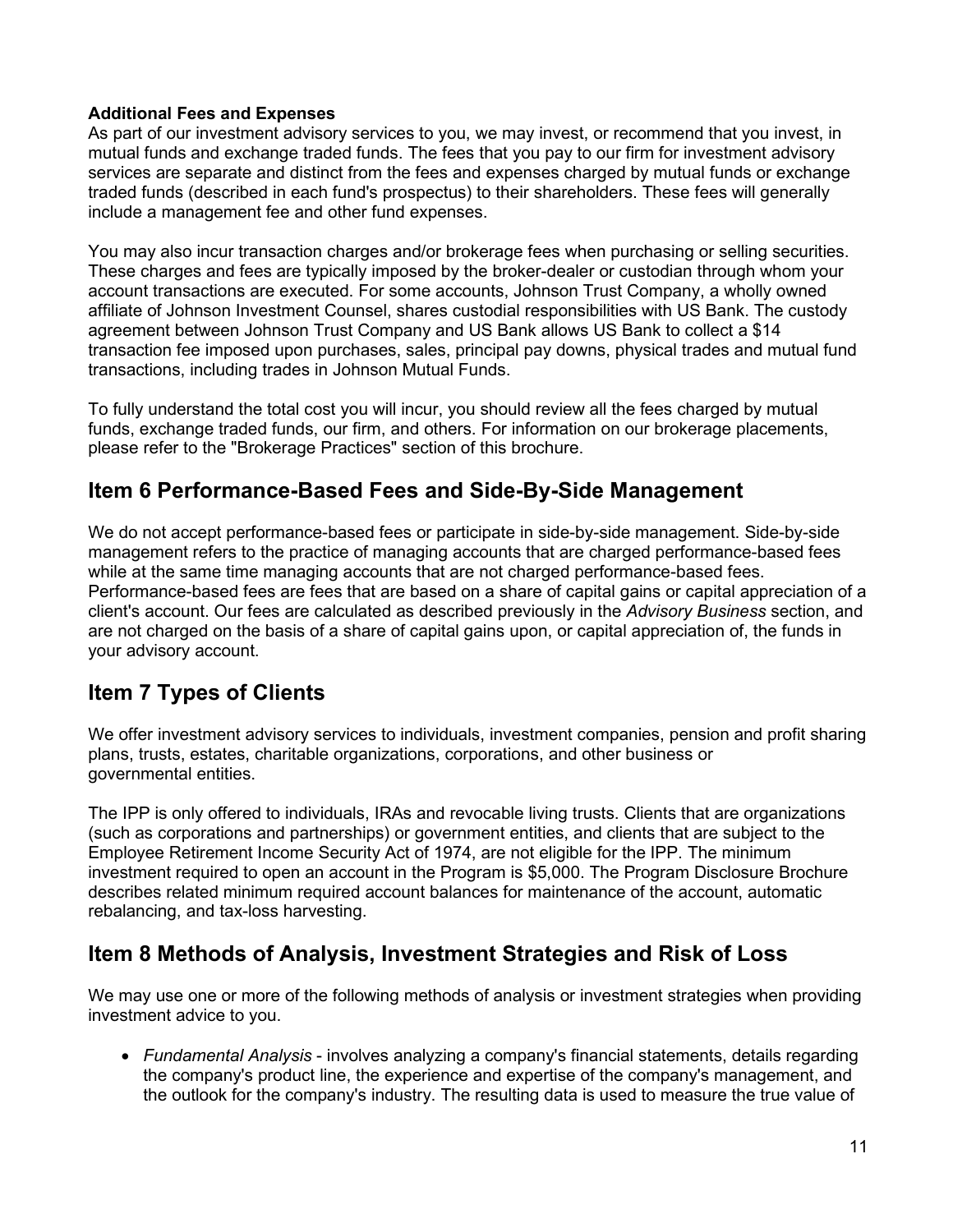the company's stock compared to the current market value.

- *Quantitative Analysis* investments are selected for the portfolio using a multi-factor quantitative approach to screen for appropriate investment opportunities. These quantitative factors may simply serve as inputs to the overall process or a more disciplined quantitative approach may be followed.
- *Asset Allocation Strategy* attempts to maximize portfolio expected return for a given amount of portfolio risk, or equivalently minimize risk for a given level of expected return, by carefully diversifying the proportions of various asset classes.
- *Technical Analysis* involves studying past price patterns and trends in the financial markets to predict the direction of both the overall market and specific stocks.
- *Cyclical Analysis* a type of technical analysis that involves evaluating recurring price patterns and trends.
- *Long Term Purchases* securities purchased with the expectation that the value of those securities will grow over a relatively long period of time, generally greater than one year.
- *Short Term Purchases* securities purchased with the expectation that they will be sold within a relatively short period of time, generally less than one year, to take advantage of the securities' short-term price fluctuations.
- *Short Term Trading* We may use short-term trading (in general, selling securities within 30 days of purchasing the same securities) as an investment strategy when managing your account(s). Short-term trading is not a fundamental part of our overall investment strategy, but we may use this strategy occasionally when we determine that it is suitable given your stated investment objectives and tolerance for risk.
- *Option Writing* a securities transaction that involves either buying or selling an option contract. An option contract is the right, but not the obligation, to buy or sell a particular security at a specified price before the expiration date of the option.

Our investment strategies and advice may vary depending upon each client's specific financial situation. As such, we determine investments and allocations based upon your predefined objectives, risk tolerance, time horizon, financial horizon, financial information, liquidity needs, and other various suitability factors. Your restrictions and guidelines may affect the composition of your portfolio.

At Johnson Investment Counsel, we formulate investment strategy and portfolio management in a team setting, building on the deep experience of our people and our academic heritage. This environment promotes a consistent and disciplined portfolio construction process within each of our strategies, never wholly dependent on any single participant. Our investment process is sophisticated yet logical and understandable, blending together the art and science of portfolio management. Equity strategies are bottom-up oriented driven by a proven multi-factor quantitative approach to company analysis. Fixed income blends together a macro and micro strategy, focusing on quality yield and emphasizing appropriate maturities. Clients rely on this unwavering approach to provide complete exposure to an asset class or as a complement to other managers. To us, client relationships are partnerships and we work diligently to provide the dependable service and customized asset management required to meet the long-term needs of each client.

Some of the risks inherent in our Methods of Analysis and Investment strategies are as follows:

- *Fundamental Analysis* The risk of fundamental analysis is that information obtained may be incorrect and the analysis may not provide an accurate estimate of earnings, which may be the basis for a stock's value. If securities prices adjust rapidly to new information, utilizing fundamental analysis may not result in favorable performance.
- *Quantitative Analysis* The risk of quantitative analysis is that the factors used do not provide accurate guidance with respect to current and future valuation. The disciplined approach to quantitative analysis also could lead to an extended period of under-performance as strict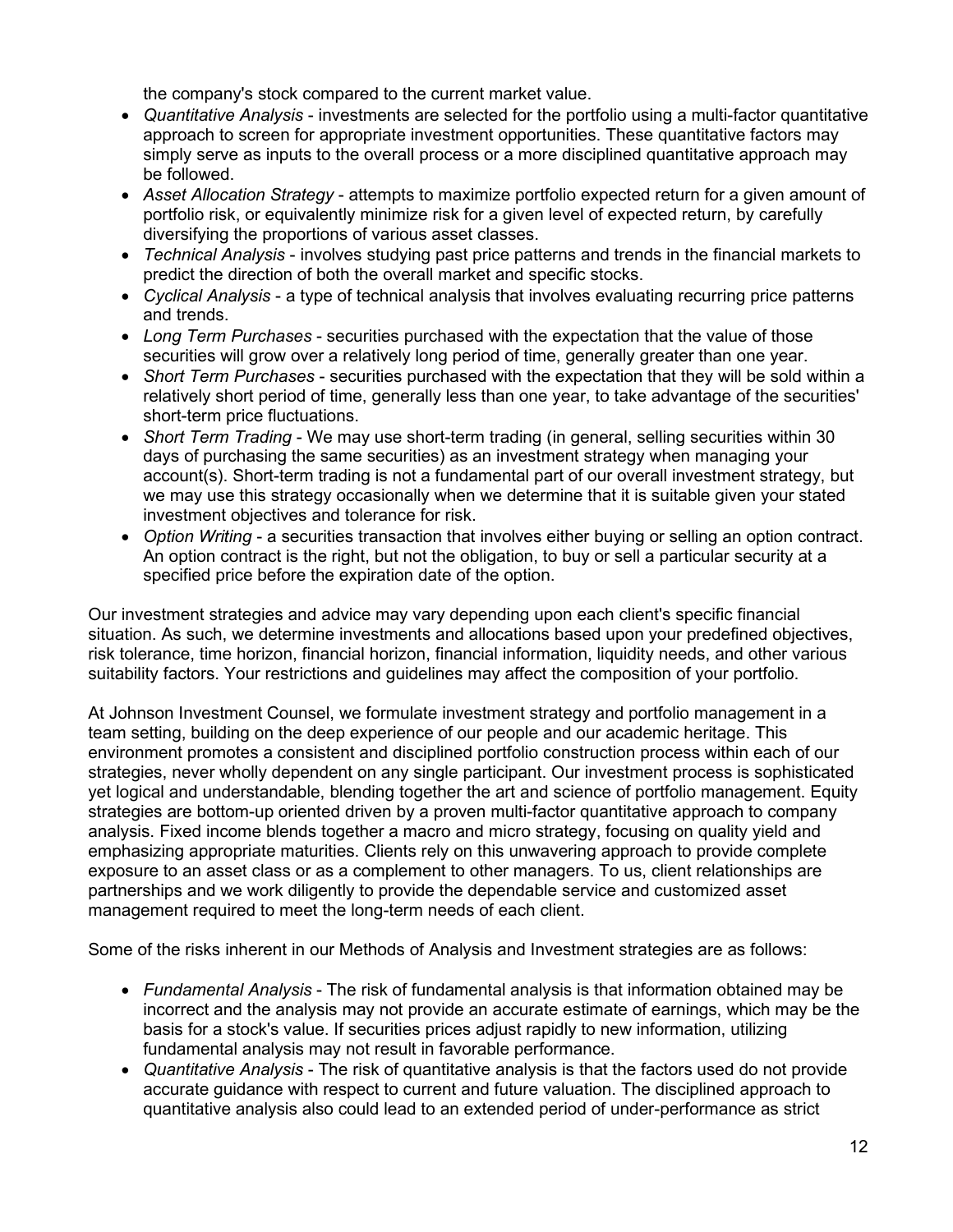adherence to the multi-factor model is required.

- *Asset Allocation* Asset allocation involves selecting and weighting sectors based upon expected future returns in that sector. The risk inherent in this approach is that if the sector weightings vary greatly from the respective benchmark, performance may also vary greatly from benchmark returns.
- *Technical Analysis* The risk of market timing based on technical analysis is that charts may not accurately predict future price movements. Current prices of securities may reflect all information known about the security and day to day changes in market prices of securities may follow random patterns and may not be predictable with any reliable degree of accuracy.
- *Cyclical Analysis* Economic/business cycles may not be predictable and may have many fluctuations between long term expansions and contractions. The lengths of economic cycles may be difficult to predict with accuracy and therefore the risk of cyclical analysis is the difficulty in predicting economic trends and consequently the changing value of securities that would be affected by these changing trends.
- *Options* While option strategies might be used to increase current income or provide downside protection, they might also expire worthless or limit upside gain. The use of contracts in options trading must also be understood by investors.

### **Johnson Intelligent Portfolios**

If you elect to have your assets managed through the IPP, you should review the Program Disclosure Brochure, which includes a discussion of various risks associated with the IPP, including the risks of investing in Mutual Funds and ETFs, as well as risks related to the underlying securities in which Mutual Funds and ETFs invest. In addition, the Program Disclosure Brochure also discusses market/systemic risks, asset allocation/strategy/diversification risks, investment strategy risks, trading/liquidity risks, and large investment risks.

### **Tax Considerations**

Our strategies and investments may have unique and significant tax implications. However, unless we specifically agree otherwise, and in writing, tax efficiency is not our primary consideration in the management of your assets. Regardless of your account size or any other factors, we strongly recommend that you continuously consult with a tax professional prior to and throughout the investing of your assets.

Custodians report the cost basis of equities acquired in client accounts on or after January 1, 2011. Your custodian will default to the FIFO (First-In First-Out) accounting method for calculating the cost basis of your investments unless otherwise instructed. For accounts held in custody by Johnson Trust Company and Charles Schwab the high-cost accounting method will be utilized, where possible, and specific lots may be identified when appropriate. The method utilized by other custodians will be dependent on their ability to handle methods other than the default FIFO method. Please contact your portfolio manager or the number on the front of this brochure if you would like further information on the lot selection method being utilized by your specific custodian. You are responsible for contacting your tax advisor to determine if this accounting method is the right choice for you. If your tax advisor believes a specific accounting method is most advantageous, please provide written notice to our firm immediately and we will alert your account custodian of your individually selected accounting method. Please note that decisions about cost basis accounting methods will need to be made before trades settle, as the cost basis method cannot be changed after settlement.

#### **Risk of Loss**

Investing in securities involves risk of loss that you should be prepared to bear. We do not represent nor guarantee that our services or methods of analysis can or will predict future results, successfully identify market tops or bottoms, or insulate clients from losses due to market corrections or declines. We cannot offer any guarantees or promises that your financial goals and objectives will be met. Past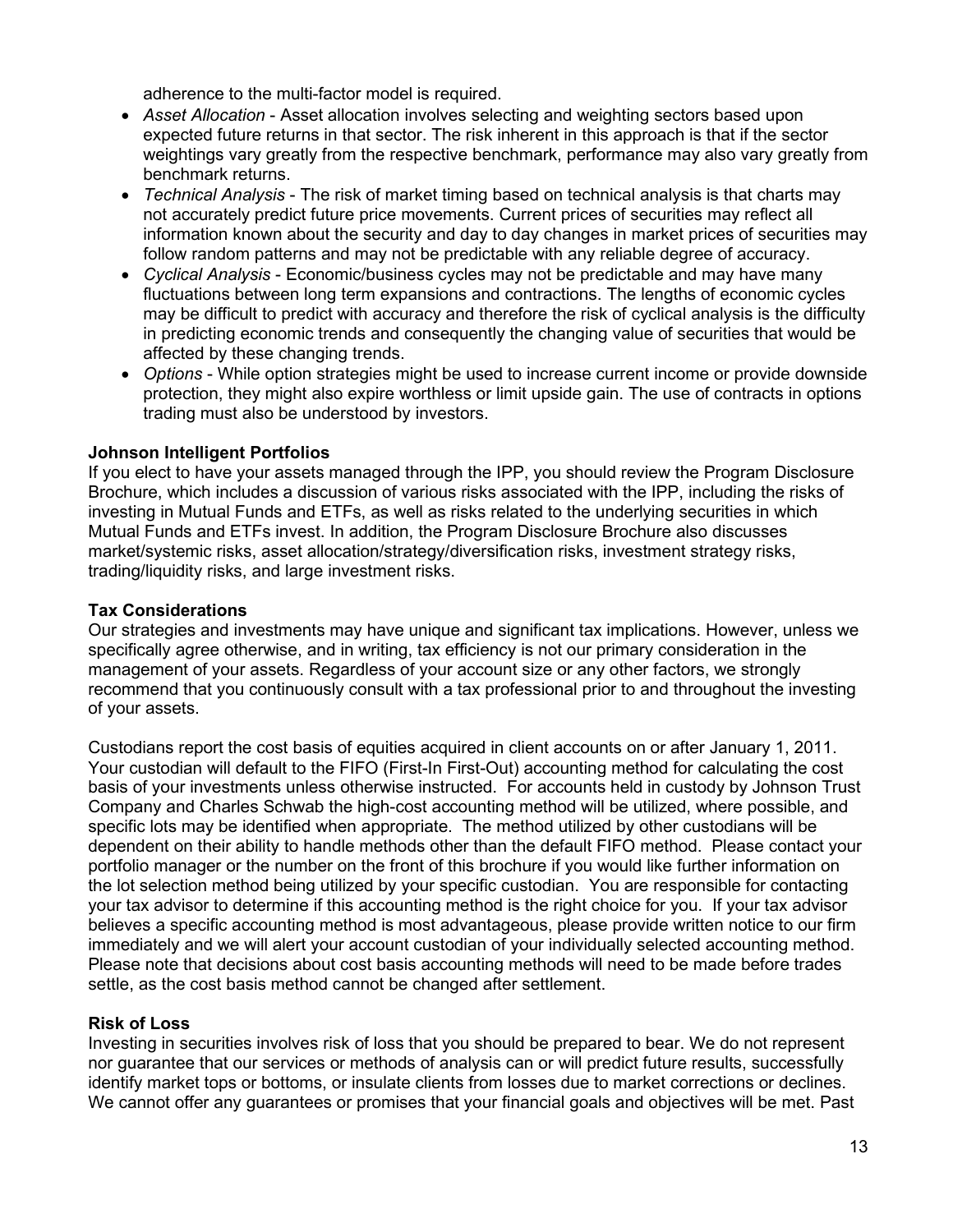performance is in no way an indication of future performance.

### **Recommendation of Particular Types of Securities**

As disclosed under the "Advisory Business" section in this Brochure, we provide advice on all types of securities and we do not necessarily recommend one particular type of security over another since each client has different needs and different tolerance for risk. Each type of security has its own unique set of risks associated with it, and it would not be possible to list here all of the specific risks of every type of investment. Even within the same type of investment, risks can vary widely. However, in very general terms, the higher the anticipated return of an investment, the higher the risk of loss associated with it.

# <span id="page-13-0"></span>**Item 9 Disciplinary Information**

Neither our firm nor any of our Associated Persons has any reportable disciplinary information.

# <span id="page-13-1"></span>**Item 10 Other Financial Industry Activities and Affiliations**

### **Arrangements with Affiliated Entities**

We are affiliated with Johnson Trust Company, a wholly owned subsidiary of Johnson through common control and ownership. We may recommend that you use the services of Johnson Trust Company if appropriate and suitable for your needs. Our advisory services are separate and distinct from the compensation paid to Johnson Trust Company for their services.

Johnson advises some clients and prospective clients to invest in Johnson Mutual Funds Trust ("JMF"). JMF is a family of no-load mutual funds. JMF is a registered investment company, which has contracted with Johnson Investment Counsel to be the investment advisor. Johnson Investment Counsel is sponsor and advisor to Johnson Mutual Funds Trust. JMF has contracted with Johnson Financial, Inc. ("JFI"), which is a wholly owned subsidiary of Johnson Investment Counsel, to do all fund accounting, shareholder accounting, and administrative servicing for the mutual funds.

These referral arrangements we have with our affiliated entities present a conflict of interest because we may have a financial incentive to recommend our affiliates' services. While we believe that compensation charged by our affiliates is competitive, such compensation may be higher than fees charged by other firms providing the same or similar services. You are under no obligation to use our affiliates' services and may obtain comparable services and/or lower fees through other firms.

# <span id="page-13-2"></span>**Item 11 Code of Ethics, Participation or Interest in Client Transactions and Personal Trading**

## **Description of Our Code of Ethics**

We strive to comply with applicable laws and regulations governing our practices. Therefore, our Code of Ethics includes guidelines for professional standards of conduct for our Associated Persons. Our goal is to protect your interests at all times and to demonstrate our commitment to our fiduciary duties of honesty, good faith, and fair practices. All of our Associated Persons are expected to adhere strictly to these guidelines. Our Code of Ethics also requires that certain persons associated with our firm submit reports of their personal account holdings and transactions to a qualified representative of our firm who will review these reports on a periodic basis. Persons associated with our firm are also required to report any violations of our Code of Ethics. Additionally, we maintain and enforce written policies reasonably designed to prevent the misuse or dissemination of material, non-public information about you or your account holdings by persons associated with our firm.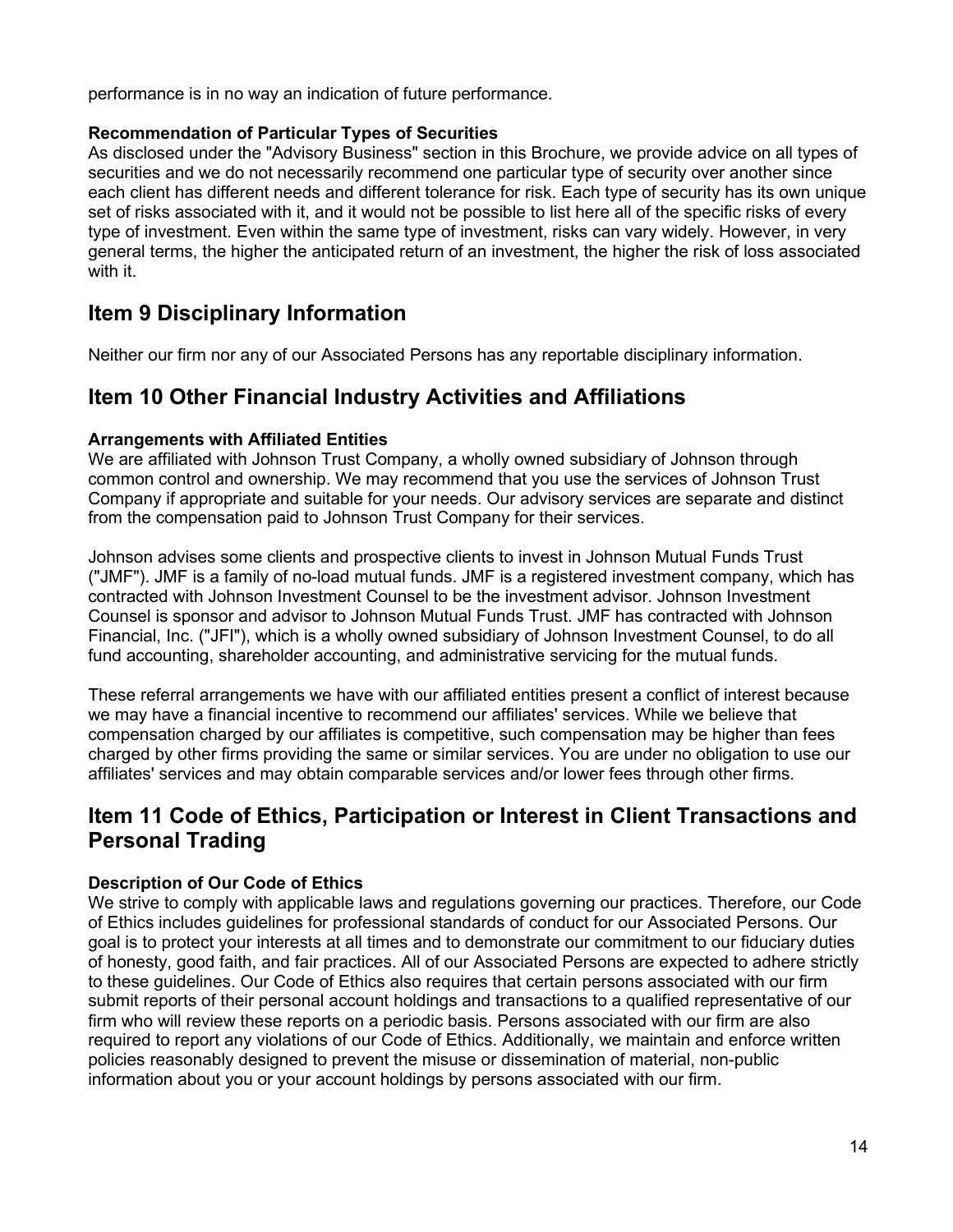Clients or prospective clients may obtain a copy of our Code of Ethics by contacting us at the telephone number on the cover page of this brochure.

### **Personal Trading Practices**

Our firm or persons associated with our firm may buy or sell the same securities that we recommend to you or securities in which you are already invested. A conflict of interest exists in such cases because we have the ability to trade ahead of you and potentially receive more favorable prices than you will receive. To eliminate this conflict of interest, it is our policy that Associated Persons shall not have priority over your account in the purchase or sale of securities.

Associated persons may buy or sell, for their personal account(s), investment products identical to those recommended to clients. A Code of Ethics policy has been established which requires Associated Persons to obtain clearance from the Equity Trader before any personal trades are placed unless the trade falls under the "Exempted Transactions" portion of the Code of Ethics. Before granting this clearance, the Equity Trader will ascertain that no orders are being executed in that security for a client at that time. Associated Person accounts are occasionally included in blocked orders with client accounts. If Associated Person and client orders are mixed in a block trade, Associated Person accounts will not be allocated more favorable prices. It is also possible that an Associated Person may trade in the same security on the same day as a client account but not be part of the same block order. Such trades are subject to the policies and reviews detailed in the Code of Ethics. The Code of Ethics is designed, in part, to ensure that Associated Person trades will not adversely impact the trade or trades recommended for clients. A copy of the Code of Ethics will be provided to any client or prospective client upon request.

# <span id="page-14-0"></span>**Item 12 Brokerage Practices**

### **The Custodian and Brokers We Use**

We do not maintain custody of your assets (although we may be deemed to have custody of your assets if you give us authority to withdraw assets from your account (see Item 15 Custody, below). Your assets must be maintained in an account at a "qualified custodian," generally a broker-dealer or bank. We maintain relationships with several broker-dealers. While you are free to choose any brokerdealer or other service provider, we recommend that you establish an account with a custodian with which we have an existing relationship. A majority of our clients use Charles Schwab & Co., Inc., a FINRA-registered broker-dealer, member SIPC, as the qualified custodian. We are independently owned and operated and not affiliated with Schwab. Schwab (or another custodian) will hold your assets in a brokerage account and buy and sell securities when we instruct them to. While we request that you use Schwab as custodian/broker, you will decide whether to do so and open your account with Schwab by entering into an account agreement directly with them. Conflicts of interest associated with this arrangement are described below as well as in Item 14 (Client referrals and other compensation). We do not open the account for you. Even though your account may be maintained at Schwab (or another custodian), we can still use other brokers to execute trades for your account, as described in the next paragraph.

#### **How We Select Brokers/Custodians**

We seek to use a custodian/broker who will hold your assets and execute transactions on terms that are overall most advantageous to you when compared to other available providers and their services. We consider a wide range of factors, including, among others, these:

- combination of transaction execution services along with asset custody services (generally without a separate fee for custody)
- capability to execute, clear and settle trades (buy and sell securities for your account)
- capabilities to facilitate transfers and payments to and from accounts (wire transfers, check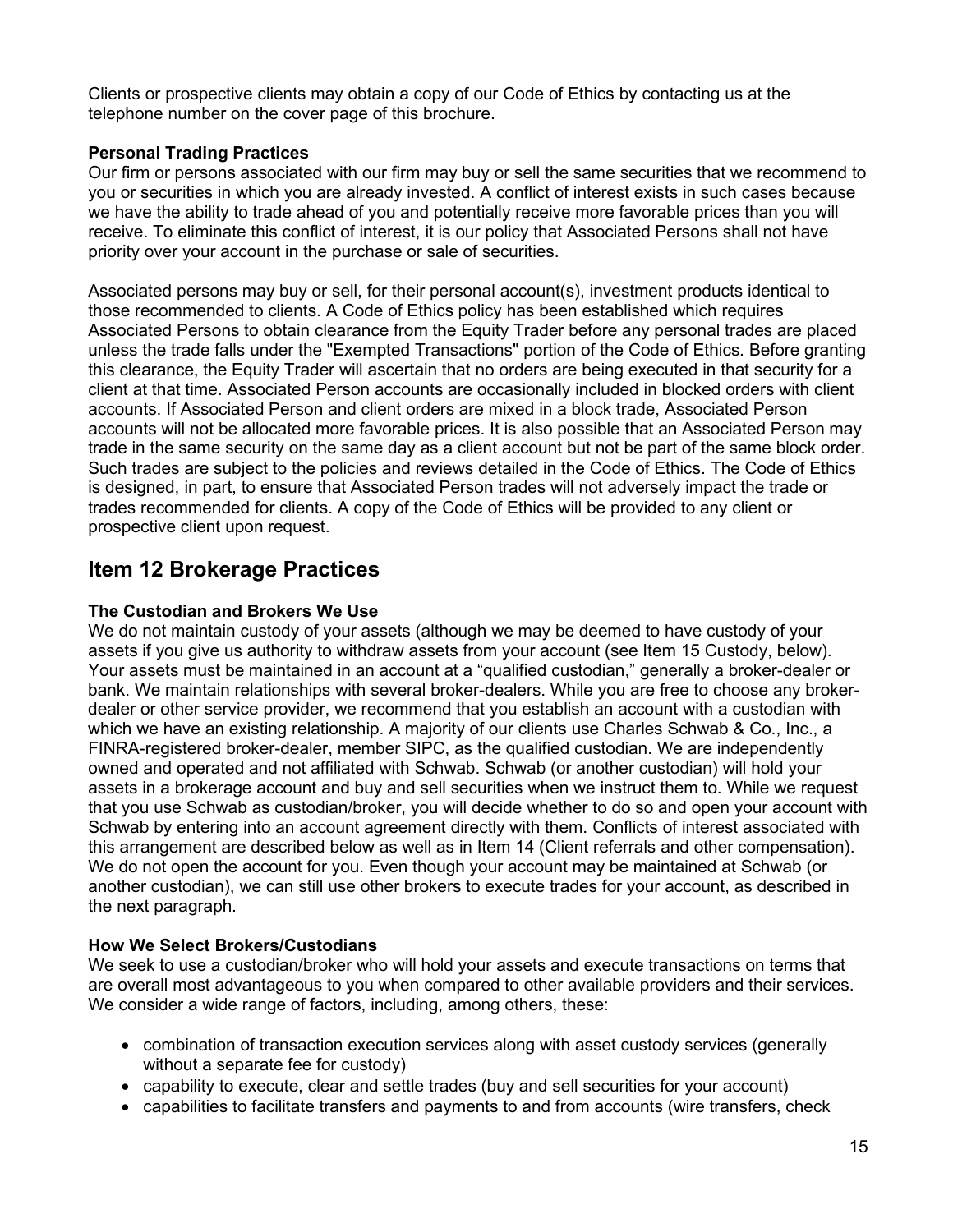requests, bill payment, etc.)

- breadth of investment products made available (stocks, bonds, mutual funds, exchange traded funds (ETFs), etc.)
- availability of investment research and tools that assist us in making investment decisions
- quality of services
- competitiveness of the price of those services (commission rates, margin interest rates, other fees, etc.) and willingness to negotiate them
- reputation, financial strength and stability of the provider
- their prior service to us and our other clients
- availability of other products and services that benefit us, as discussed below (see "*Products and Services Available to Us*")

### **Your Custody and Brokerage Costs**

For our clients' accounts that Schwab maintains, Schwab generally does not charge you separately for custody services but is compensated by charging you commissions or other fees on trades that it executes or that settle into your Schwab account. Certain trades may not incur Schwab commissions or transaction fees. Schwab is also compensated by earning interest on the uninvested cash in your account. For some accounts, Schwab charges you a percentage of the dollar amount of assets in the account in lieu of commissions. Schwab's commission rates and asset based fees applicable to our client accounts were negotiated based on the condition that our clients collectively maintain minimum level of their assets in accounts at Schwab. This commitment benefits you because the overall commission rates and asset-based fees you pay are lower than they would be otherwise. In addition to commissions and asset based fees, Schwab charges you a flat dollar amount as a "prime broker" or "trade away" fee for each trade that we have executed by a different broker-dealer but where the securities bought or the funds from the securities sold are deposited (settled) into your Schwab account. These fees are in addition to the commissions or other compensation you pay the executing broker-dealer. Because of this, in order to minimize your trading costs, we have Schwab execute most trades for your account.

We are not required to select the broker or dealer that charges the lowest transaction cost, even if that broker provides execution quality comparable to other brokers or dealers. Although we are not required to execute all trades through Schwab, we have determined that having Schwab execute most trades is consistent with our duty to seek "best execution" of your trades. Best execution means the most favorable terms for a transaction based on all relevant factors, including those listed above (see "How we select brokers/custodians"). By using another broker or dealer you may pay lower transaction costs.

#### **Johnson Intelligent Portfolios Program**

Client accounts enrolled in IPP are maintained at and receive the brokerage services of Schwab, a broker-dealer registered with the SEC and a member of FINRA and SIPC. While clients are required to use Schwab as custodian/broker to enroll in the IPP, the client decides whether to do so and opens its account with Schwab by entering into an account agreement directly with Schwab. We do not open the account for you. If you do not wish to place your assets with Schwab, then we cannot manage your account through the IPP. As described in the Program Disclosure Brochure, SPT may aggregate purchase and sale orders for Funds across accounts enrolled in the IPP, including both accounts for our clients and accounts for clients of other independent investment advisory firms using the Program.

#### **Products and Services Available to Us from Schwab**

Schwab Advisor Services is Schwab's business unit serving independent investment advisory firms like us. They provide us and our clients with access to institutional brokerage – trading, custody, reporting and related services – many of which are not typically available to Schwab retail customers. However, certain retail investors may be able to get institutional services without going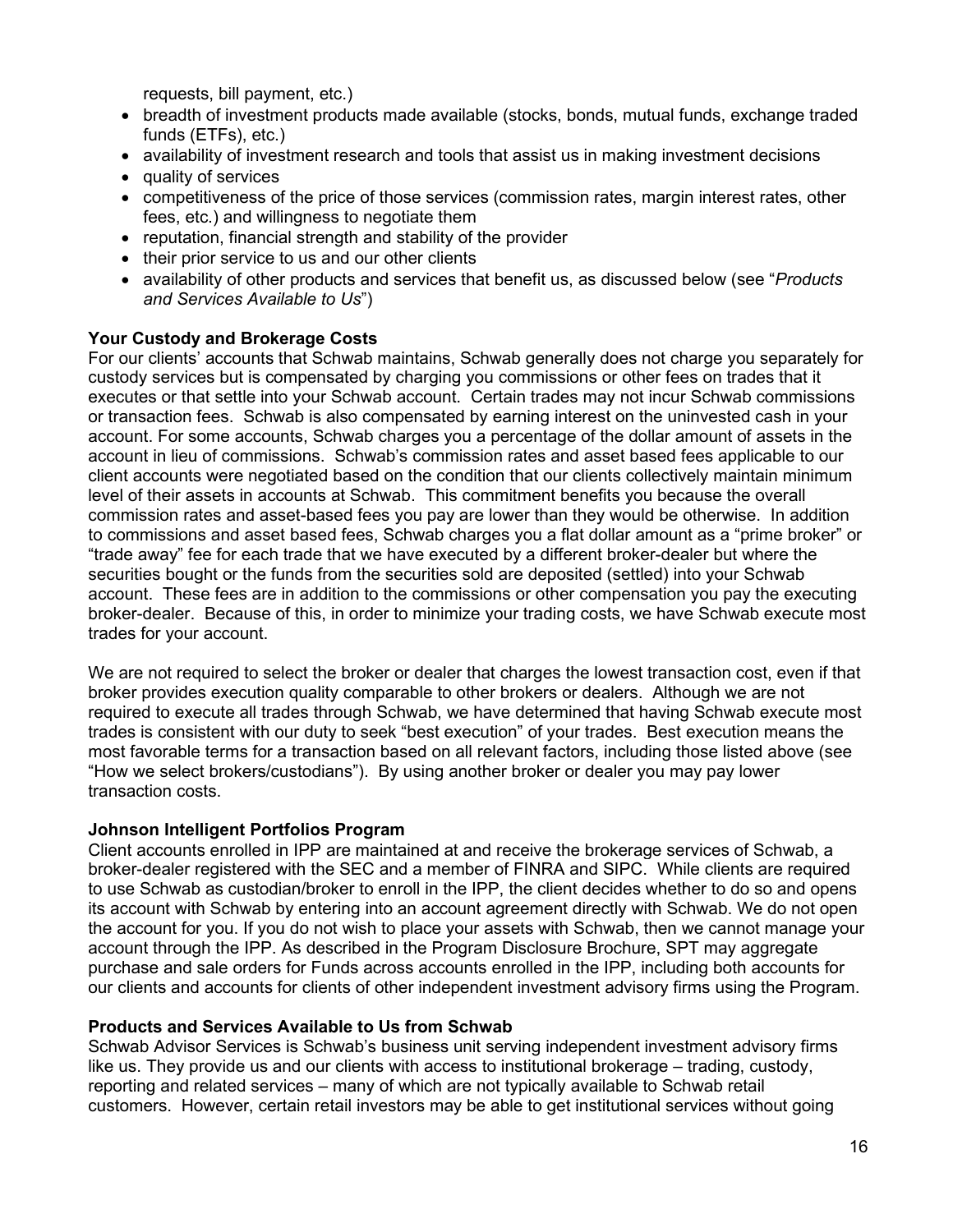through us. Schwab also makes available various support services. Some of those services help us manage or administer our clients' accounts while others help us manage and grow our business. Schwab's support services are generally available on an unsolicited basis (we don't have to request them) and at no charge to us. The availability to us of Schwab's products and services is not based on us giving particular investment advice, such as buying particular securities for our clients. Here is a more detailed description of Schwab's support services:

Services that Benefit You**.** Schwab's institutional brokerage services include access to a broad range of investment products, execution of securities transactions, and custody of client assets. The investment products available through Schwab include some to which we might not otherwise have access or that would require a significantly higher minimum initial investment by our clients. Schwab's services described in this paragraph generally benefit you and your account, if Schwab is your custodian.

Services that Do Not Directly Benefit You. Schwab also makes available to us other products and services that benefit us but do not directly benefit you or your account. These products and services assist us in managing and administering our clients' accounts and operating our firm. They include investment research, both Schwab's own and that of third parties. We use this research to service all or a substantial number of our clients' accounts, including accounts not maintained at Schwab. In addition to investment research, Schwab also makes available software and other technology that:

- provide access to client account data (such as duplicate trade confirmations and account statements);
- facilitate trade execution and allocate aggregated trade orders for multiple client accounts;
- provide pricing and other market data;
- facilitate payment of our fees from our clients' accounts; and
- assist with back-office functions, recordkeeping and client reporting.

Services that Generally Benefit Only Us. Schwab also offers other services intended to help us manage and further develop our business enterprise. These services include:

- educational conferences and events
- technology, compliance, legal, and business consulting;
- publications and conferences on practice management and business succession; and
- access to employee benefits providers, human capital consultants and insurance providers.

Schwab may provide some of these services itself. In other cases, it will arrange for third-party vendors to provide the services to us. Schwab may also discount or waive its fees for some of these services or pay all or a part of a third party's fees. Schwab may also provide us with other benefits such as occasional business entertainment of our personnel.

## **Our Interest in Schwab's Services**

The availability of these services from Schwab benefits us because we do not have to produce or purchase them. We don't have to pay for Schwab's services. These services are not contingent upon us committing any specific amount of business to Schwab in trading commissions or assets in custody. With respect to IPP, as described above under Item 4 Advisory Business, we do not pay SPT fees for the Platform so long as we maintain client assets at Schwab. The fact that we receive these benefits from Schwab is an incentive for us to recommend the use of Schwab rather than making such a decision based exclusively on your interest in receiving the best value in custody services and the most favorable execution of your transactions. This is a conflict of interest. In some cases, the services that Schwab pays for are provided by an affiliate of ours or by another party that has some pecuniary, financial or other interests in us (or in which we have such an interest). This creates an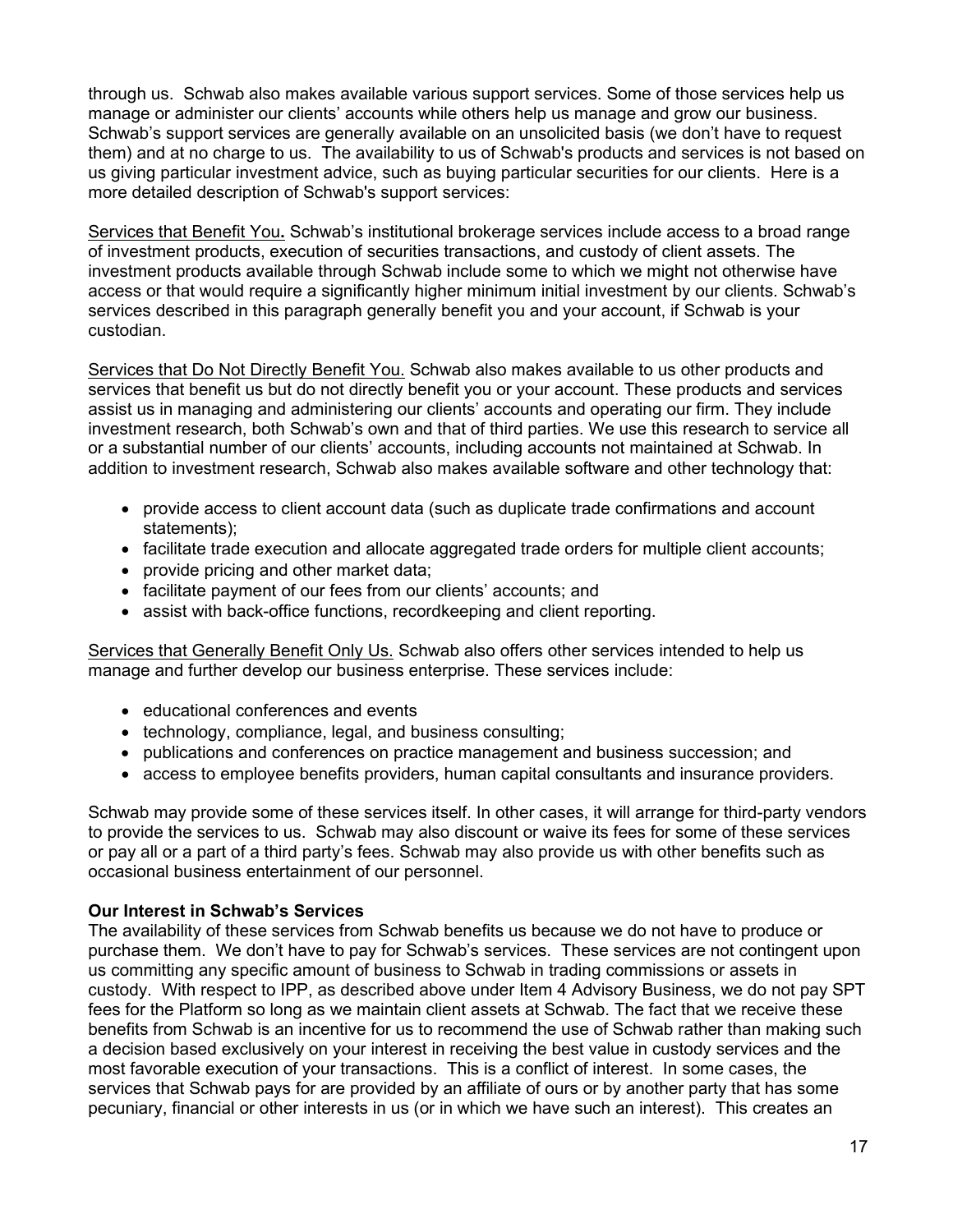additional conflict of interest. We believe, however, that taken in aggregate, our recommendation of Schwab as custodian and broker is in the best interests of our clients. Our selection is supported primarily by the scope, quality, and price of Schwab's services (see "How we select brokers/custodians") and not Schwab's services that benefit only us.

#### **Research and Other Soft Dollar Benefits**

In selecting a broker-dealer to execute trades in your account, we will consider the value of research and additional brokerage products and services a broker-dealer has provided or will provide to our clients and our firm. Receipt of these additional brokerage products and services are considered to have been paid for with "soft dollars." Because such services could be considered to provide a benefit to our firm, we may have a conflict of interest in directing your brokerage business. We could receive benefits by selecting a particular broker-dealer to execute your transactions, and the transaction compensation charged by that broker-dealer might not be the lowest compensation we might otherwise be able to negotiate.

Products and services that we may receive from broker-dealers may consist of research data and analyses, recommendations, or other information about particular companies and industries (through research reports and otherwise), and other products or services (e.g., software and data bases) that provide lawful and appropriate assistance to our firm in the performance of our investment decisionmaking responsibilities. Consistent with applicable rules, brokerage products and services consist primarily of computer services and software that permit our firm to effect securities transactions and perform functions incidental to transaction execution. We use such products and services in our general investment decision making, not just for those accounts for which commissions may be considered to have been used to pay for the products or services.

The test for determining whether a service, product or benefit obtained from or at the expense of a broker constitutes "research" under this definition is whether the service, product or benefit assists our firm in investment decision-making for discretionary client accounts. Services, products or benefits that do not assist in investment decision-making for discretionary client accounts do not qualify as "research." Also, services, products or benefits that are used in part for investment decision-making for discretionary client accounts and in part for other purposes (such as accounting, corporate administration, record-keeping, performance attribution analysis, client reporting, or investment decision-making for the firm's own investment accounts) constitute "research" only to the extent that they are used in investment decision-making for discretionary client accounts.

Before placing orders with a particular broker-dealer, we determine that the commissions to be paid are reasonable in relation to the value of all the brokerage and research products and services provided by that broker-dealer. In some cases, the commissions charged by a particular broker for a particular transaction or set of transactions may be greater than the amounts charged by another broker-dealer that did not provide research services or products.

We do not exclude a broker-dealer from receiving business simply because the broker-dealer does not provide our firm with soft dollar research products and services. However, we may not be willing to pay the same commission to such broker-dealer as we would have paid had the broker-dealer provided such products and services.

The products and services we receive from broker-dealers will generally be used in servicing all of our clients' accounts. Our use of these products and services will not be limited to the accounts that paid commissions to the broker-dealer for such products and services. In addition, we may not allocate soft dollar benefits to your accounts proportionately to the soft dollar credits the accounts generate. As part of our fiduciary duties to you, we endeavor at all times to put your interests first. You should be aware that the receipt of economic benefits by our firm is considered to create a conflict of interest.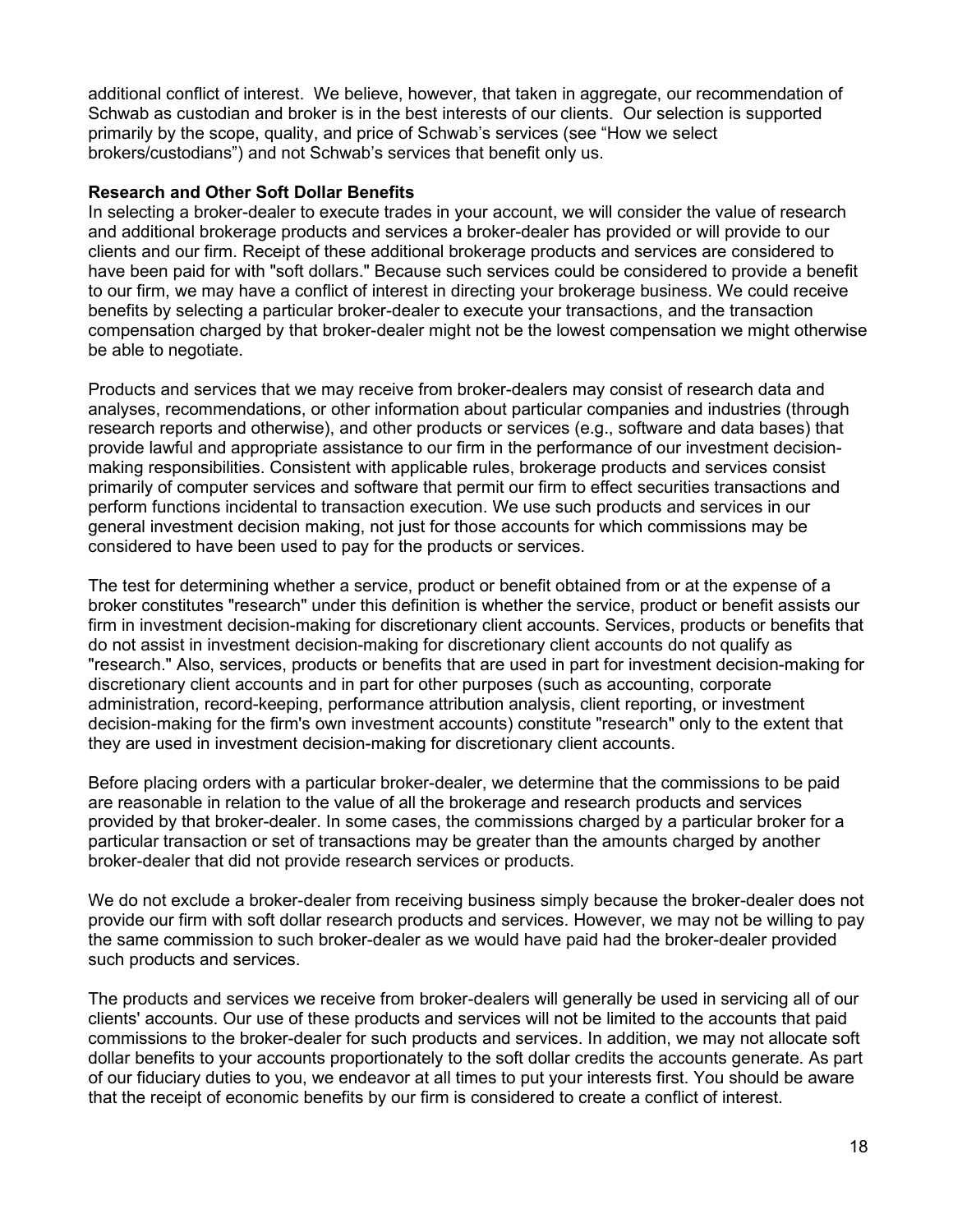We have instituted certain procedures governing soft dollar relationships including preparation of a brokerage allocation budget, mandated reporting of soft dollar irregularities, annual evaluation of soft dollar relationships, and an annual review of this brochure to ensure adequate disclosures of conflicts of interest regarding our soft dollar relationships.

#### **Brokerage for Client Referrals**

We may receive client referrals from registered representatives of various unaffiliated broker-dealers. We will typically execute all of the client's trades through the registered representatives who referred the client to our firm. A potential conflict of interest exists because we have an incentive to execute client transactions through these registered representatives based upon the expectation of continued referrals. This arrangement could cause clients to pay higher commission rates than those available through other broker-dealers that we generally recommend that are not based on a referral. However, clients are not obligated to use the services of the referring registered representative and should discuss available alternatives with our firm. Also, our procedures governing directing brokerage in exchange for client referrals mandates that we consider disproportionate commissions generated as a result of such arrangements and exclude consideration of fees generated by referred clients in our periodic evaluation of best execution.

### **Directed Brokerage**

In limited circumstances, and at our discretion, some clients may instruct our firm to use one or more particular brokers for the transactions in their accounts. If you choose to direct our firm to use a particular broker, you should understand that this might prevent our firm from aggregating trades with other client accounts or from effectively negotiating brokerage commissions on your behalf. This practice may also prevent our firm from obtaining favorable net price and execution. Thus, when directing brokerage business, you should consider whether the commission expenses, execution, clearance, and settlement capabilities that you will obtain through your broker are adequately favorable in comparison to those that we would otherwise obtain for you.

## **Block Trades**

#### *Equity Securities*

We combine multiple orders for shares of the same securities purchased for advisory accounts we manage (this practice is commonly referred to as "block trading"). We will then distribute a portion of the shares to participating accounts in a fair and equitable manner. Upon completion of the block trade, each client receives the same execution price, and accounts are allocated shares by comparing their target allocation ratios, should the number of shares executed be less than anticipated due to supply. The target allocation ratio is the actual current allocation of the account divided by the assigned allocation goal. Purchases are allocated to the lowest target allocation ratios or least invested accounts. Sales are allocated to the highest target allocation ratios or the most invested accounts.

#### *Fixed Income Securities*

Client trades for the same fixed income security are aggregated. A block trade may involve several different accounts and may be executed in a broker's omnibus account before the account allocation is given to the broker or custodian. Upon completion of block trade, each client receives the same price.

Fixed Income Trades will be allocated to client accounts based on the following method. Client trades will be allocated based upon percent invested in the asset class of the security being traded. For a purchase, the client account with the lowest dollar value invested in an asset class relative to its coded asset allocation goal (as a %) will have first priority in relation to other accounts. For a sale, the client account with the highest dollar value invested in an asset class relative to its coded asset allocation goal (as a %) will have first priority in relation to other accounts.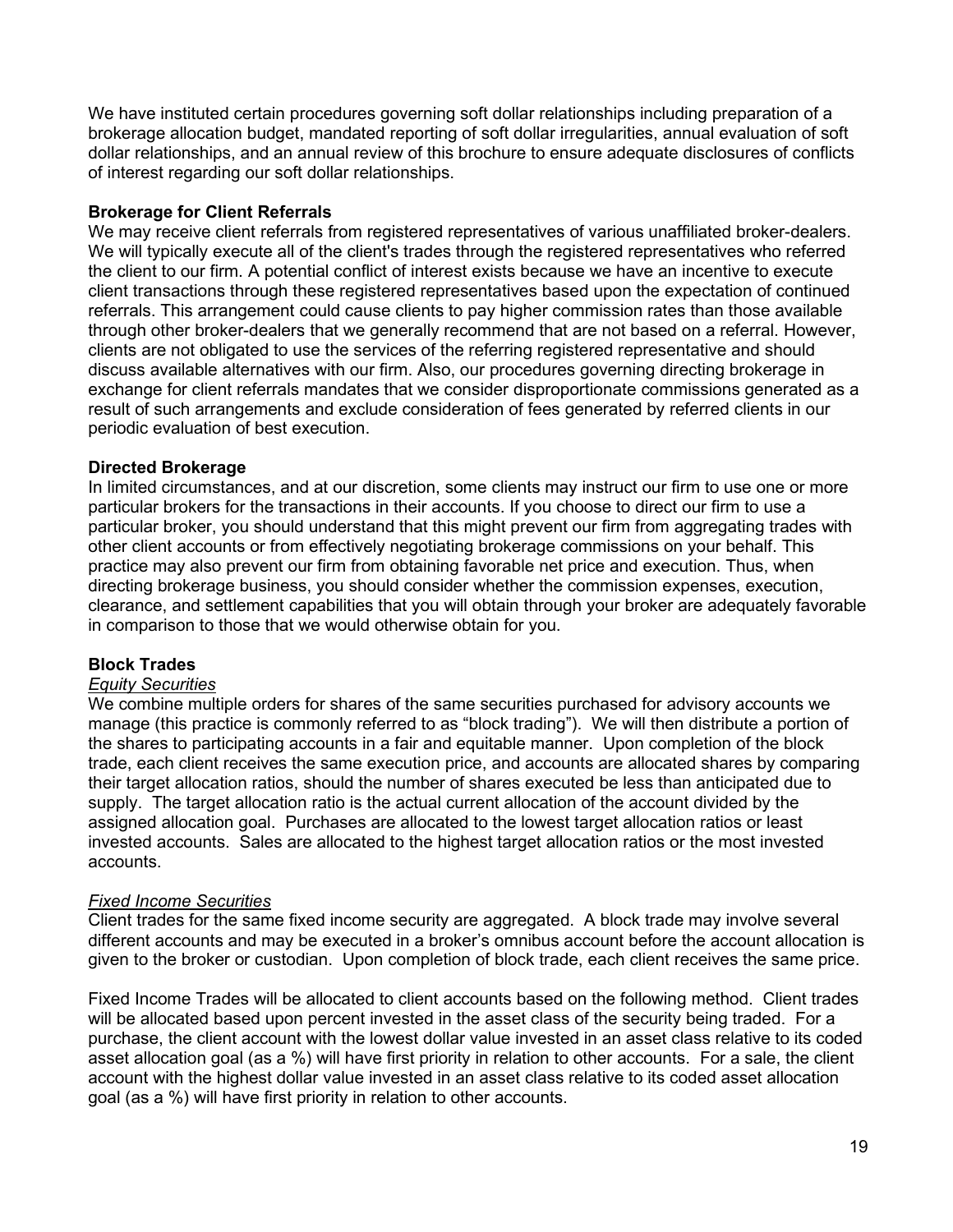If it is determined that "percent invested method" would not be the most effective means of allocation (e.g. a buy where all accounts have a similar percent invested) a second methodology will be employed. Client trades can be allocated based upon a determination of which account's portfolio characteristics are furthest from the model characteristics as recommended by the Bond Strategy Team. Characteristics that are reviewed include account duration, sector weight % invested, and account cash %. These portfolio characteristics may be reviewed individually or in combination. Accounts owned by our firm or persons associated with our firm may participate in block trading; however, they will not be given preferential treatment.

### **Trade Errors**

In the event a trading error occurs in your account, our policy is to restore your account to the position it should have been in had the trading error not occurred. Depending on the circumstances, corrective actions may include canceling the trade, adjusting an allocation, and/or reimbursing the account. If a trade error results in a profit, you will keep the profit.

# <span id="page-19-0"></span>**Item 13 Review of Accounts**

All portfolios are reviewed periodically for the potential purchase and sale of individual securities. Also, portfolios are reviewed when changes in investment strategy or guidelines are made. A formalized review process is also established to review portfolios throughout the year. Financial market and economic conditions, security valuations, changes in investment strategy, client considerations, among other variables, would trigger a portfolio review.

Each individual listed as a reviewer is substantially involved in the portfolio management function. All portfolios are assigned one primary Portfolio Manager, a secondary manager, and appropriate support personnel. A "primary" Portfolio Manager has an average of 100 client relationships assigned.

You will receive confirmations and monthly or quarterly statements from your account custodian(s).

# <span id="page-19-1"></span>**Item 14 Client Referrals and Other Compensation**

We may directly compensate non-employee individuals and/or entities (solicitors) for client referrals. If you were referred to our firm by a solicitor, you should have received a copy of this brochure along with the solicitor's disclosure statement at the time of the referral. If you become a client, the solicitor that referred you to our firm will receive a percentage of the advisory fee you pay our firm per our agreement with the solicitor or until such time as our agreement with the solicitor expires. You will not pay additional fees because of this referral arrangement. Referral fees paid to a solicitor are contingent upon your entering into an advisory agreement with our firm. Therefore, a solicitor has a financial incentive to recommend our firm to you for advisory services. This creates a conflict of interest; however, you are not obligated to retain our firm for advisory services. Comparable services and/or lower fees may be available through other firms.

Solicitors that refer business to more than one investment adviser may have a financial incentive to recommend advisers with more favorable compensation arrangements. We request that our solicitors disclose to you whether multiple referral relationships exist and that comparable services may be available from other advisers for lower fees and/or where the solicitor's compensation is less favorable.

Johnson will not pay a cash fee, directly or indirectly, to any person in return for client referrals unless the solicitor and/or Johnson Investment Counsel comply with the requirements of Rule 206(4)-3. The requirements of this rule are as follows: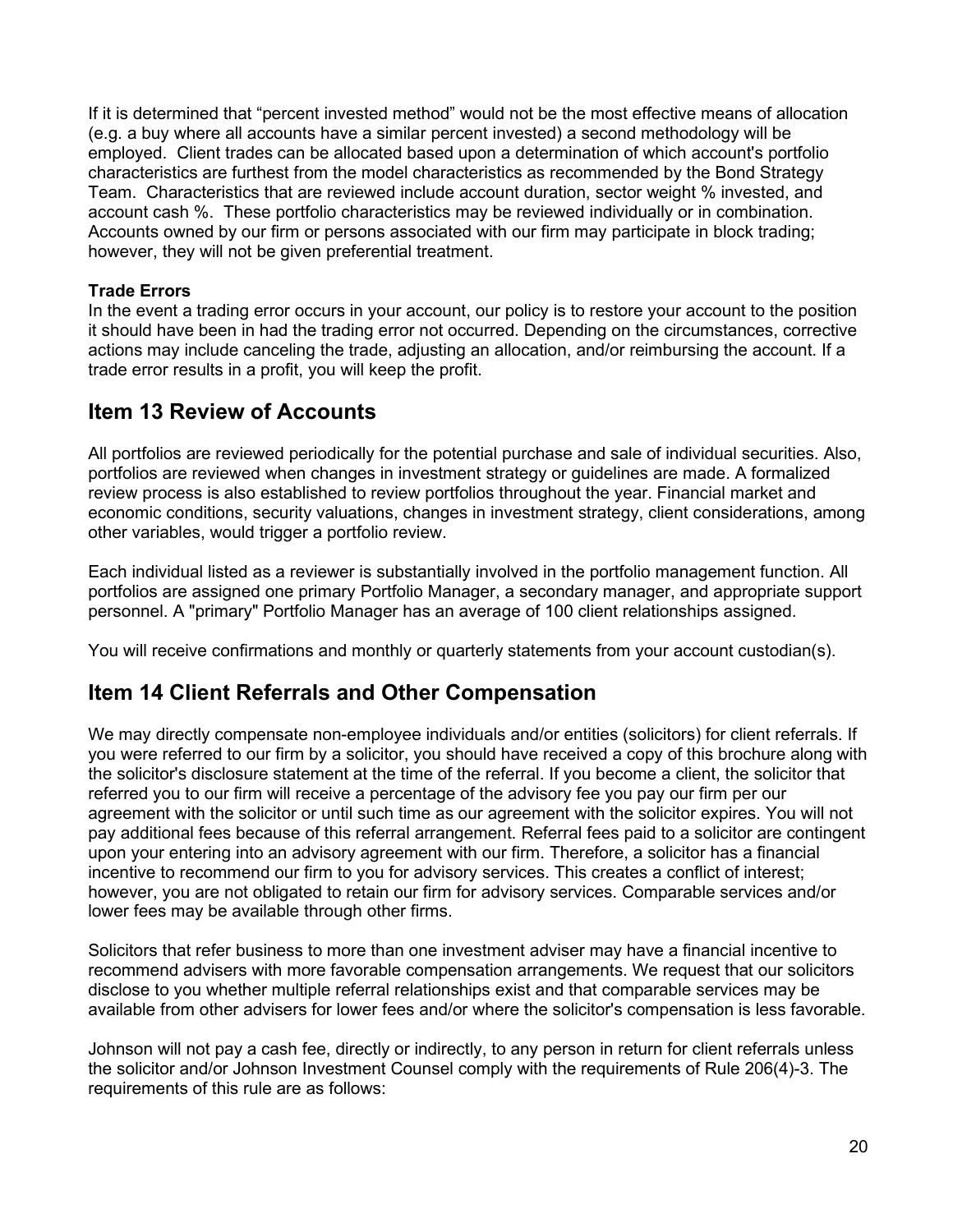### **Solicitor Not Disqualified**

Ensures that any person acting as a solicitor on its behalf is not subject to a statutory disqualification under Section 203(e) or Section 203(f) of the Advisers Act.

### **Written Agreement**

Makes cash solicitation payments only pursuant to a written agreement to which Johnson is a party, and in the case of third-party solicitors, the agreement contains specified provisions relating to:

- solicitor's activities and compensation;
- an acknowledgment by the solicitor to comply with the Adviser's Act and the Adviser's instructions;
- requiring the solicitor to provide the client with a copy of Johnson Investment Counsel's brochure (Part 2A and its supplements of Form ADV) and a separate disclosure statement.

### **Client Disclosure**

Ensures that each solicitor discloses to clients and prospective clients, at the time of any solicitation activities, the solicitor's relationship with Johnson, which in the case of third-party solicitors requires the furnishing by the solicitor of a separate written disclosure document.

### **Supervision of Solicitors**

Satisfies its oversight obligations with respect to solicitors, including that it:

- makes a bona fide effort to determine that each third-party solicitor has complied with the solicitor's written agreement with Johnson Investment Counsel;
- obtain from clients referred by third-party solicitors an acknowledgment that the client has received the required disclosure documents.

Some mutual funds purchased for an advisory account pay annual distribution charges, provide fee reimbursement for providing certain servicing to your account, or may provide revenue sharing to us for investment in their funds. To avoid any conflict of interest for investments in these mutual funds, Johnson will not retain any of these fees and will reallocate or rebate any such fees received back to your account.

Johnson has entered into an arrangement with Thomson Horstmann & Bryant, Inc. ("TH&B;") in regard to the Institutional Class Shares of Thomson Horstmann & Bryant Microcap Fund (the "Fund"). In exchange for making the Fund available to clients of Johnson, TH&B; agrees to pay Johnson a fee at the annual rate of 0.25% of the average daily net assets of Institutional Shares of the Fund held in accounts of Johnson's clients and sold under this arrangement. The fee paid to Johnson will be paid solely from TH&B; profits. To avoid any conflict of interest for investments in these mutual funds, Johnson will not retain any of these fees and will reallocate or rebate any such fees received back to any client invested in the Fund.

## **Participation in Schwab Advisor Network®**

Johnson ("Johnson") receives client referrals from Charles Schwab & Co., Inc. ("Schwab") through Johnson's participation in Schwab Advisor Network $^{\circledR}$  ("the Service"). The Service is designed to help investors find an independent investment advisor. Schwab is a broker-dealer independent of and unaffiliated with Johson. Schwab does not supervise Johnson and has no responsibility for Johnson's management of clients' portfolios or Johnson's other advice or services. Johnson pays Schwab fees to receive client referrals through the Service. Johnson's participation in the Service may raise potential conflicts of interest described below.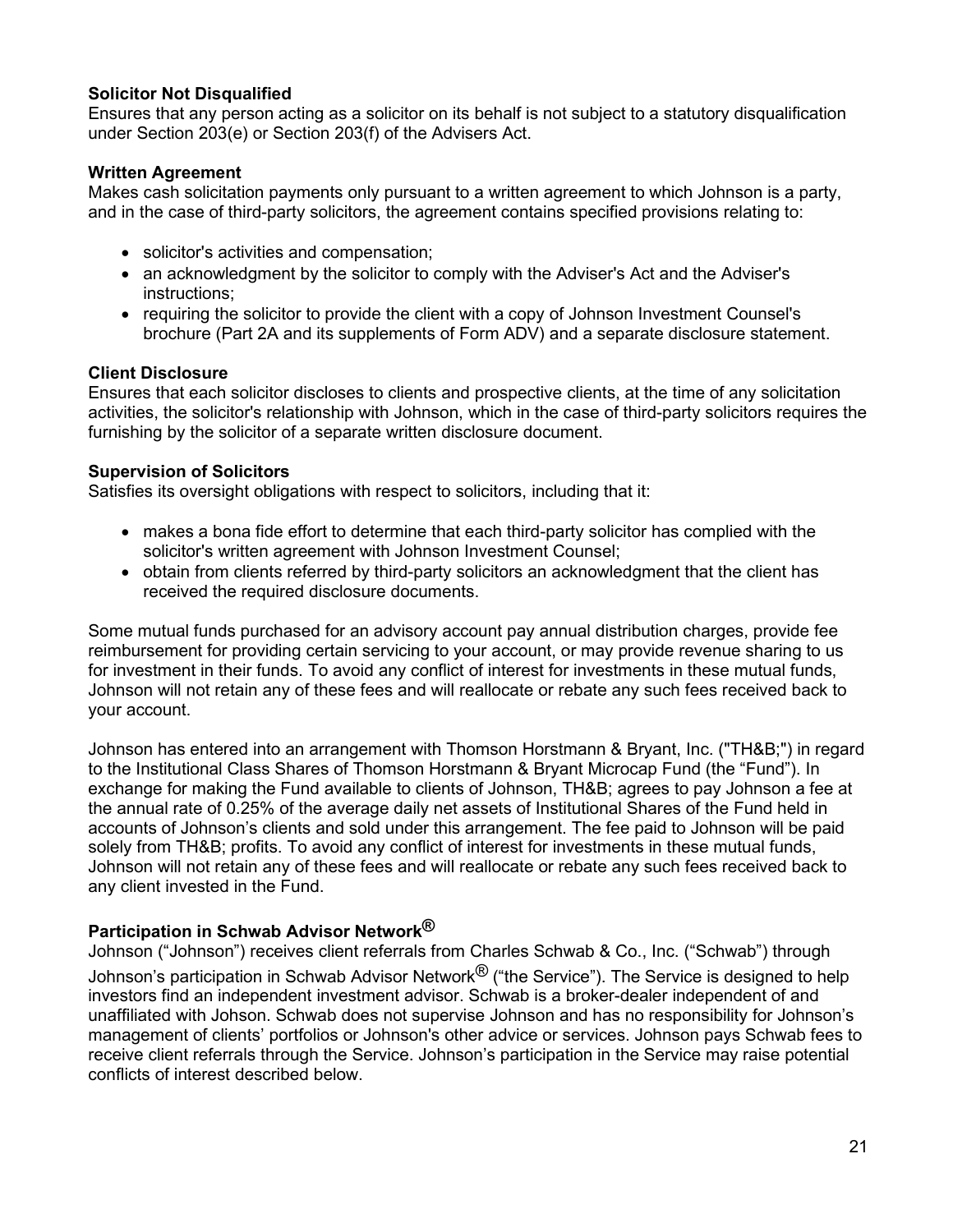Johnson pays Schwab a Participation Fee on all Schwab Advisor Network referred clients' accounts that are maintained in custody at Schwab and a Non-Schwab Custody Fee on all accounts that are maintained at, or transferred to, another custodian. The Participation Fee paid by Johnson is a percentage of the fees the client owes to Johnson or a percentage of the value of the assets in the client's account, subject to a minimum Participation Fee. Johnson pays Schwab the Participation Fee for so long as the referred client's account remains in custody at Schwab. The Participation Fee is billed to Johnson quarterly and may be increased, decreased or waived by Schwab from time to time. The Participation Fee is paid by Johnson and not by the client. Johnson has agreed not to charge clients referred through the Service fees or costs greater than the fees or costs Johnson charges clients with similar portfolios who were not referred through the Service.

Johnson generally pays Schwab a Non-Schwab Custody Fee if custody of a referred client's account is not maintained by, or assets in the account are transferred from Schwab. This Fee does not apply if the client was solely responsible for the decision not to maintain custody at Schwab. The Non-Schwab Custody Fee is a one-time payment equal to a percentage of the assets placed with a custodian other than Schwab. The Non-Schwab Custody Fee is higher than the Participation Fees Advisor generally would pay in a single year. Thus, Johnson will have an incentive to recommend that client accounts be held in custody at Schwab.

The Participation and Non-Schwab Custody Fees will be based on assets in accounts of Johnson's clients who were referred by Schwab and those referred clients' family members living in the same household. Thus, Johnson will have incentives to encourage household members of clients referred through the Service to maintain custody of their accounts and execute transactions at Schwab and to instruct Schwab to debit Johnson's fees directly from the accounts.

For accounts of Johnson's clients maintained in custody at Schwab, Schwab will not charge the client separately for custody but will receive compensation from Johnson's clients in the form of commissions or other transaction-related compensation on securities trades executed through Schwab. Schwab also will receive a fee (generally lower than the applicable commission on trades it executes) for clearance and settlement of trades executed through broker-dealers other than Schwab. Schwab's fees for trades executed at other broker-dealers are in addition to the other broker-dealer's fees. Thus, Johnson may have an incentive to cause trades to be executed through Schwab rather than another broker-dealer. Nevertheless, Johnson acknowledges its duty to seek best execution of trades for client accounts. Trades for client accounts held in custody at Schwab may be executed through a different broker-dealer than trades for Johnson's other clients. Thus, trades for accounts custodied at Schwab may be executed at different times and different prices than trades for other accounts that are executed at other broker-dealers.

Also, we receive an economic benefit from Schwab in the form of the support products and services it makes available to us and other independent investment advisors that have their clients maintain accounts at Schwab. You do not pay more for assets maintained at Schwab as a result of these arrangements. However, we benefit from the referral arrangement because the cost of these services would otherwise be borne directly by us. You should consider these conflicts of interest when selecting a custodian. These products and services, how they benefit us, and the related conflicts of interest are described above (see Item 12 – Brokerage Practices). The availability to us of Schwab's products and services is not based on us giving particular investment advice, such as buying particular securities for our clients.

# <span id="page-21-0"></span>**Item 15 Custody**

Johnson Investment Counsel does not have physical custody of any of your funds and/or securities. Your funds and securities will be held with a bank or broker-dealer. Johnson Trust Company may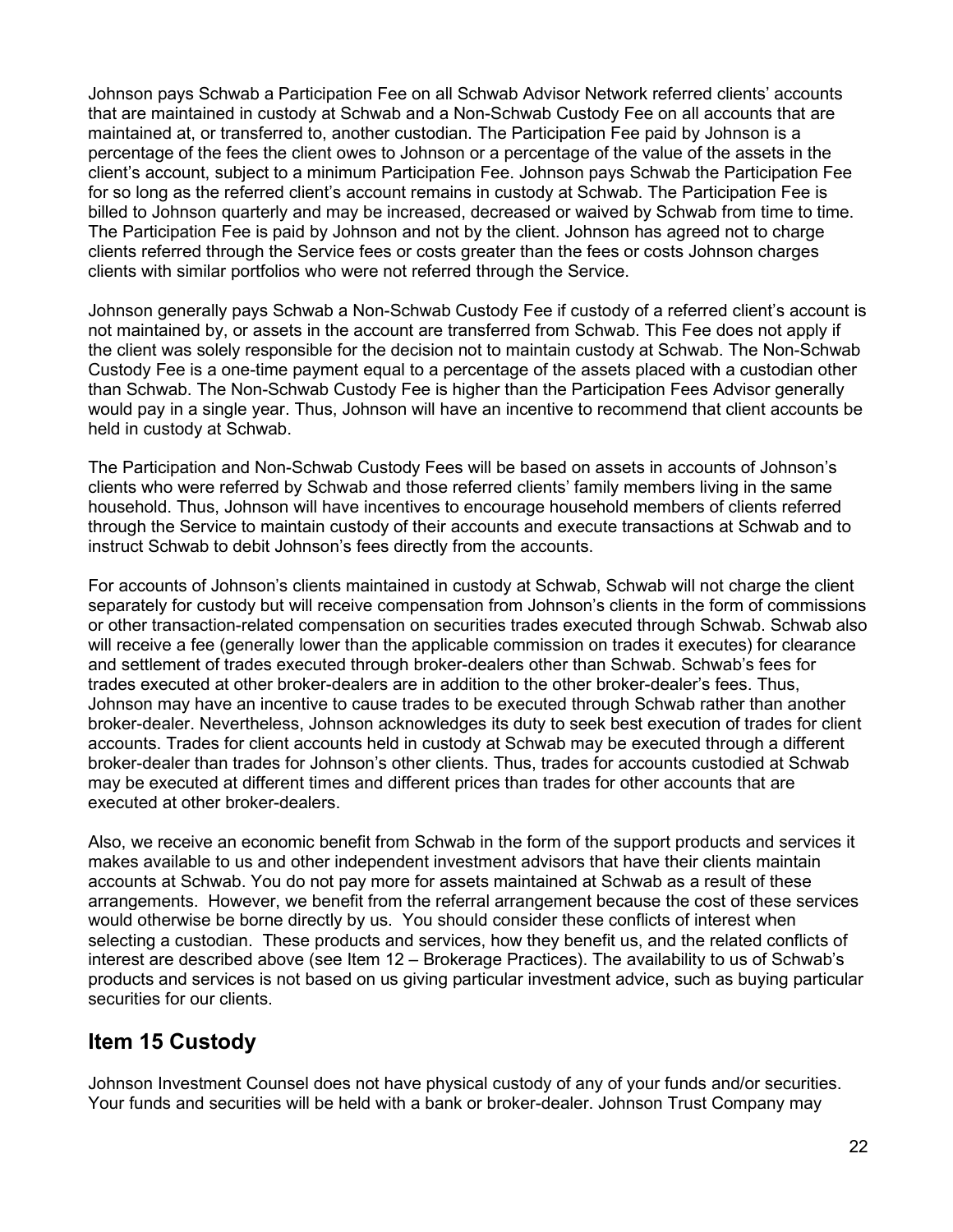serve as the qualified custodian, but in that situation, your funds and/or securities may also be held by US Bank, Schwab, Fidelity, or another qualified custodian. You will receive account statements directly from the custodian(s) holding your funds and securities at least quarterly. You should carefully review account statements for accuracy.

We may perform certain activities on your behalf where we may be deemed to have custody of your assets. Certain clients have signed a broad standing letter of authorization that allows us to conduct business on their behalf with the custodian, including withdrawing assets to be sent to third-parties, based on instructions provided by the client. Most clients have also provided consent to us to withdraw management fees directly from the client's account. Both of these instances create situations where we are deemed to have custody.

If you have a question regarding your account statement, or if you did not receive a statement from your custodian, please contact us directly at the telephone number on the cover page of this brochure.

# <span id="page-22-0"></span>**Item 16 Investment Discretion**

Before we can buy or sell securities on your behalf, you must first sign our discretionary management agreement. This agreement grants our firm discretion over the selection and amount of securities to be purchased or sold for your account(s) without obtaining your consent or approval prior to each transaction. You may specify investment objectives, guidelines, and/or impose certain conditions or investment parameters for your account(s). For example, you may specify that the investment in any particular stock or industry should not exceed specified percentages of the value of the portfolio and/or restrictions or prohibitions of transactions in the securities of a specific industry or security. Please refer to the "Advisory Business" section in this brochure for more information on our discretionary management services.

# <span id="page-22-1"></span>**Item 17 Voting Client Securities**

## **Proxy Voting**

We will determine how to vote proxies based on our reasonable judgment of the vote most likely to produce favorable financial results for you. Proxy votes generally will be cast in favor of proposals that maintain or strengthen the shared interests of shareholders and management, increase shareholder value, maintain or increase shareholder influence over the issuer's board of directors and management, and maintain or increase the rights of shareholders. Generally, proxy votes will be cast against proposals having the opposite effect. However, we will consider both sides of each proxy issue.

In the event you wish to direct our firm on voting a particular proxy, please contact your Portfolio Manager or the number on the front of this brochure.

Conflicts of interest between you and our firm, or a principal of our firm, regarding certain proxy issues could arise. If we determine that a material conflict of interest exists, we will take the necessary steps to resolve the conflict before voting the proxies. For example, we may disclose the existence and nature of the conflict to you, and seek direction from you as to how to vote on a particular issue; we may abstain from voting, particularly if there are conflicting interests for you (for example, where your account(s) hold different securities in a competitive merger situation); or, we will take other necessary steps designed to ensure that a decision to vote is in your best interest and was not the product of the conflict.

We keep certain records required by applicable law in connection with our proxy voting activities. You may obtain information on how we voted proxies and/or obtain a full copy of our proxy voting policies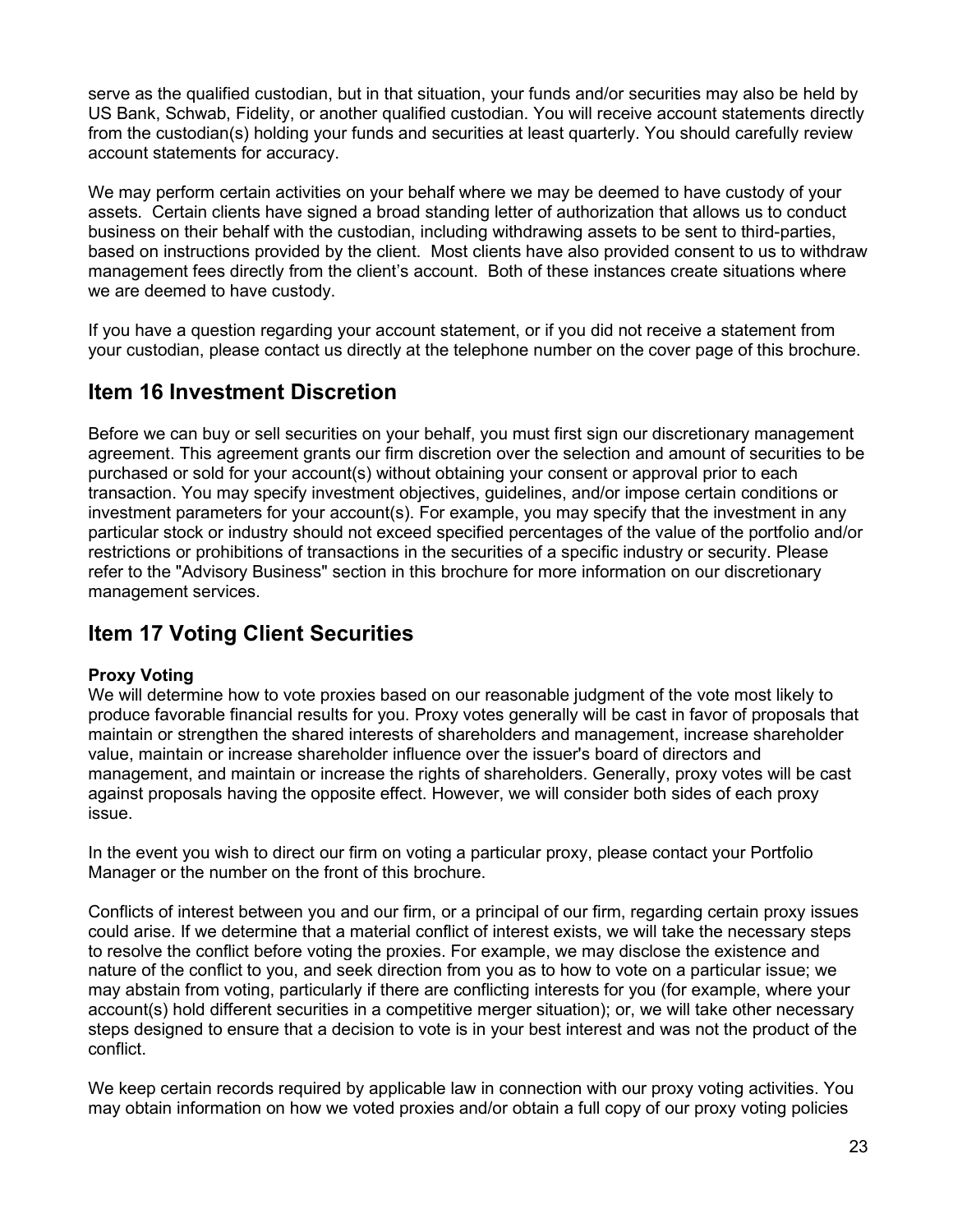and procedures by making a written or oral request to our firm.

For IPP portfolios established prior to June 27, 2018, we will handle all proxy voting and administration of corporate actions related to securities held through IPP. For any IPP portfolios established on or after June 27, 2018, you will handle all proxy voting and administration of corporate actions related to securities held through IPP, unless you indicate, via the applicable form, that you would like us to receive proxies and corporate action documents directly from issuers.

# <span id="page-23-0"></span>**Item 18 Financial Information**

We do have custody of client funds through an affiliated entity as well as trustee arrangements with some of our clients. Please see *Item 15 - Custody* above. We are not required to provide financial information to our clients because we do not have any financial condition that is reasonably likely to impair our ability to meet contractual commitments to our clients. Additionally, we submit to a surprise annual audit by a qualified accounting firm. The audit report is filed annually through an ADV-E amendment.

# <span id="page-23-1"></span>**Item 19 Requirements for State-Registered Advisers**

We are a federally registered investment adviser; therefore, we are not required to respond to this item.

# <span id="page-23-2"></span>**Item 20 Additional Information**

#### **Your Privacy**

The relationship between Johnson, our affiliates (Johnson Trust Company, Johnson Financial, Inc. and Johnson Mutual Funds) and our clients is the most important asset of our firm. We strive to maintain your trust and confidence, which is an essential aspect of our commitment to protect your personal information to the best of our ability. We believe that our clients value their privacy, and we do not disclose your non-public personal information to third parties unless it is permitted or required by law, at your direction, or is necessary to provide you with our services. We have not and will not sell your personal information to anyone.

Johnson Investment Counsel and our affiliates collect and maintain your non-public personal information so that we can better provide investment management and trust services to you. The types and categories of information that we collect and maintain about you include:

- Information we receive from you to open an account or provide investment advice and trust services, such as your home address, telephone number, date of birth, social security number, and financial information.
- Information about your transactions that we need to service your account, such as trade confirmations, account statements and other financial information.

In order for us to provide investment management and trust services to you, it is sometimes necessary for us to disclose your personal information to third parties (e.g., brokers, custodians, regulators, and tax return preparers). In addition we also outsource certain functions to various non-affiliated thirdparty vendors. To allow these vendors to perform their contracted services, the firm may disclose certain non-public personal information about its clients to these vendors. While our contractual arrangements with third-party vendors prohibits third-party vendors from disclosing or using client information other than for the purposes of performing services for the firm, third-party vendors could experience information security breaches or other incidents that could expose client information. The